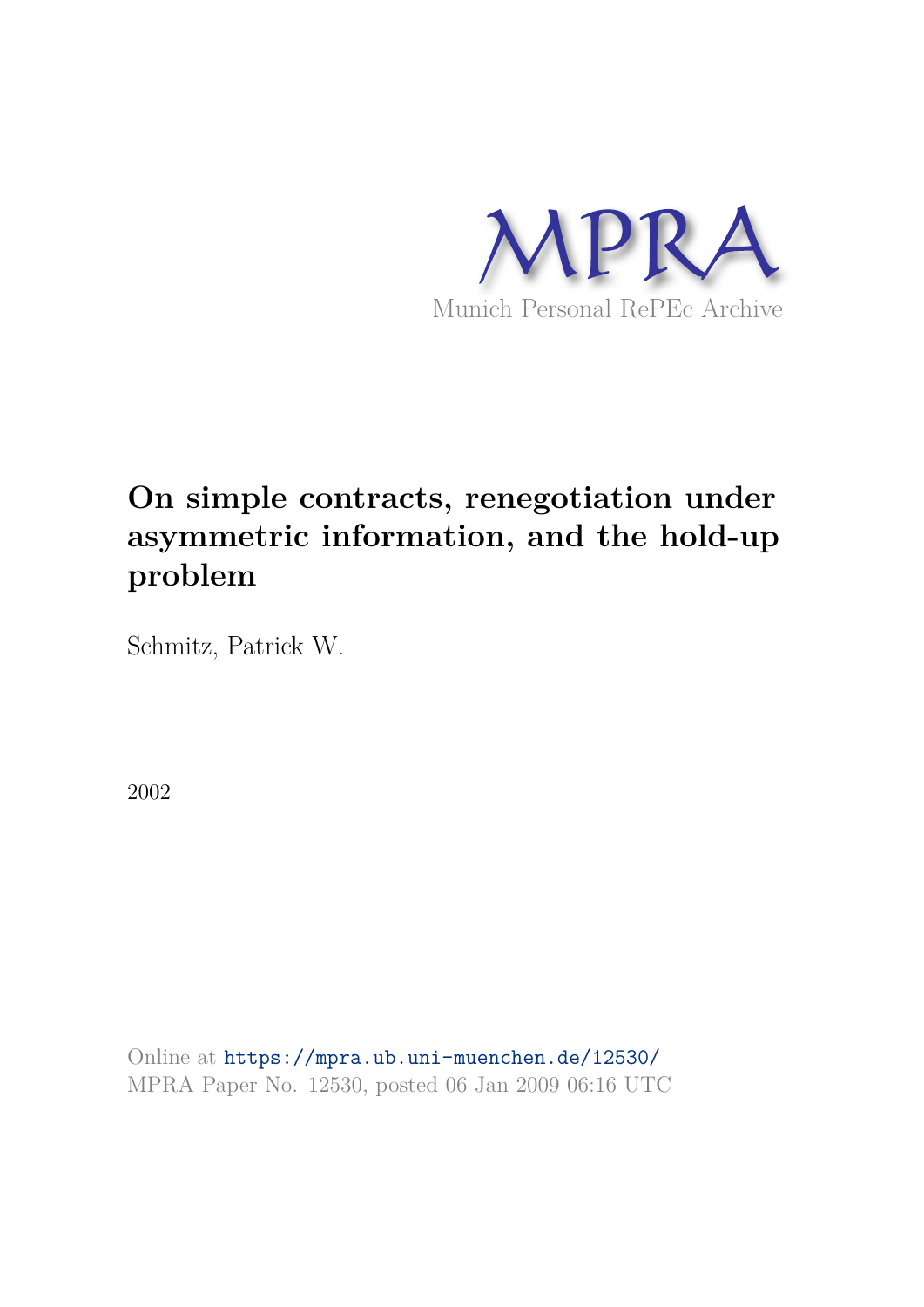## On simple contracts, renegotiation under asymmetric information, and the hold-up problem

Patrick W. Schmitz<sup>∗</sup>

*University of Bonn, Adenauerallee 24-42, D-53113 Bonn, Germany*

#### January 2002

Abstract. In this article it is demonstrated that voluntary bargaining over a collective decision under asymmetric information may well lead to ex post efficiency if the default decision is non-trivial. It is argued that the default decision may be interpreted as a 'simple' contract that the parties have written ex ante. This result is used in order to show that simple unconditional contracts which are renegotiated may allow the hold-up problem to be solved, even if the parties' valuations are private information.

*JEL classi*fi*cation:* D23; D82; L14

*Keywords:* Contract theory; Private information; Hold-up problem

<sup>∗</sup> This is the working paper version of the following article:

Schmitz, P.W., "Simple contracts, renegotiation under asymmetric information, and the hold-up problem," *European Economic Review*, Vol. 46 (1), 2002, 169-188.

I would like to thank Yeon-Koo Che, Anke Kessler, Georg Nöldeke, Stefan Reichelstein, Stephanie Rosenkranz, Dirk Sliwka, and in particular Urs Schweizer for useful discussions.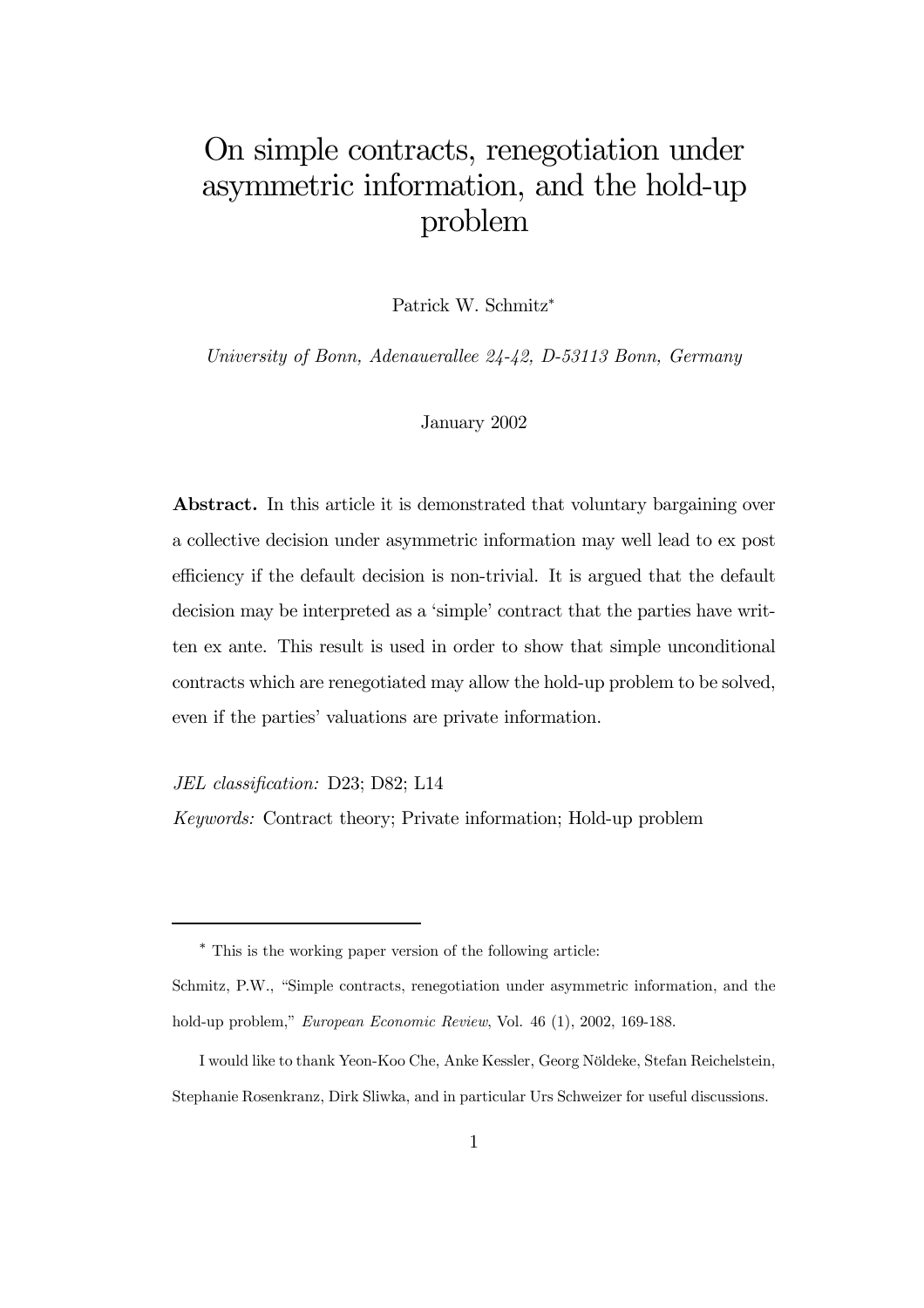### 1 Introduction

This article considers a variant of a standard mechanism design problem. There are *n* risk-neutral agents who have to make a collective decision  $q \in$ [0, 1]. The decision  $q = 1$  is expost efficient whenever the sum of the agents' valuations for an affirmative decision is positive, whereas  $q = 0$  is ex post efficient otherwise. The agents posses private information on their independently distributed valuations. It is by now well known that ex post efficiency can be achieved in such a problem with quasi-linear utilities, if the parties can write a comprehensive contract ex ante; i.e., before they privately learn their types (see D'Aspremont and Gérard-Varet, 1979, and Arrow, 1979). In this paper it is assumed instead that ex ante the parties can only write a simple ('incomplete') contract which merely consists of an unconditional trade level  $q_0 \in [0, 1]$ <sup>1</sup> Can voluntary bargaining that starts after the parties have learned their valuations lead to ex post efficiency, given that the ex ante contract just specifies a default decision  $q_0$ ?

The impossibility result of Myerson and Satterthwaite (1983) says that given a non-trivial decision problem, in the case  $n = 2$  ex post efficiency cannot be achieved if  $q_0 = 0$  (which corresponds to no ex ante contract). For  $n > 2$ , the impossibility result has been further strengthened by Güth and Hellwig  $(1986)^2$  In contrast, here it is argued that ex post efficiency may be achieved if  $q_0 \neq 0$ .

This paper is motivated by a major problem in contract theory. While optimal complete contracts are often quite complicated, real world contracts seem to be rather simple.<sup>3</sup> One possible explanation is the fact that even

<sup>&</sup>lt;sup>1</sup>In addition, the contract may specify a lump sum up-front payment.

<sup>&</sup>lt;sup>2</sup>See also Rob (1989) and Mailath and Postlewaite (1990).

<sup>&</sup>lt;sup>3</sup>Cf. Hart and Holmström  $(1987)$  and Hart  $(1995)$ .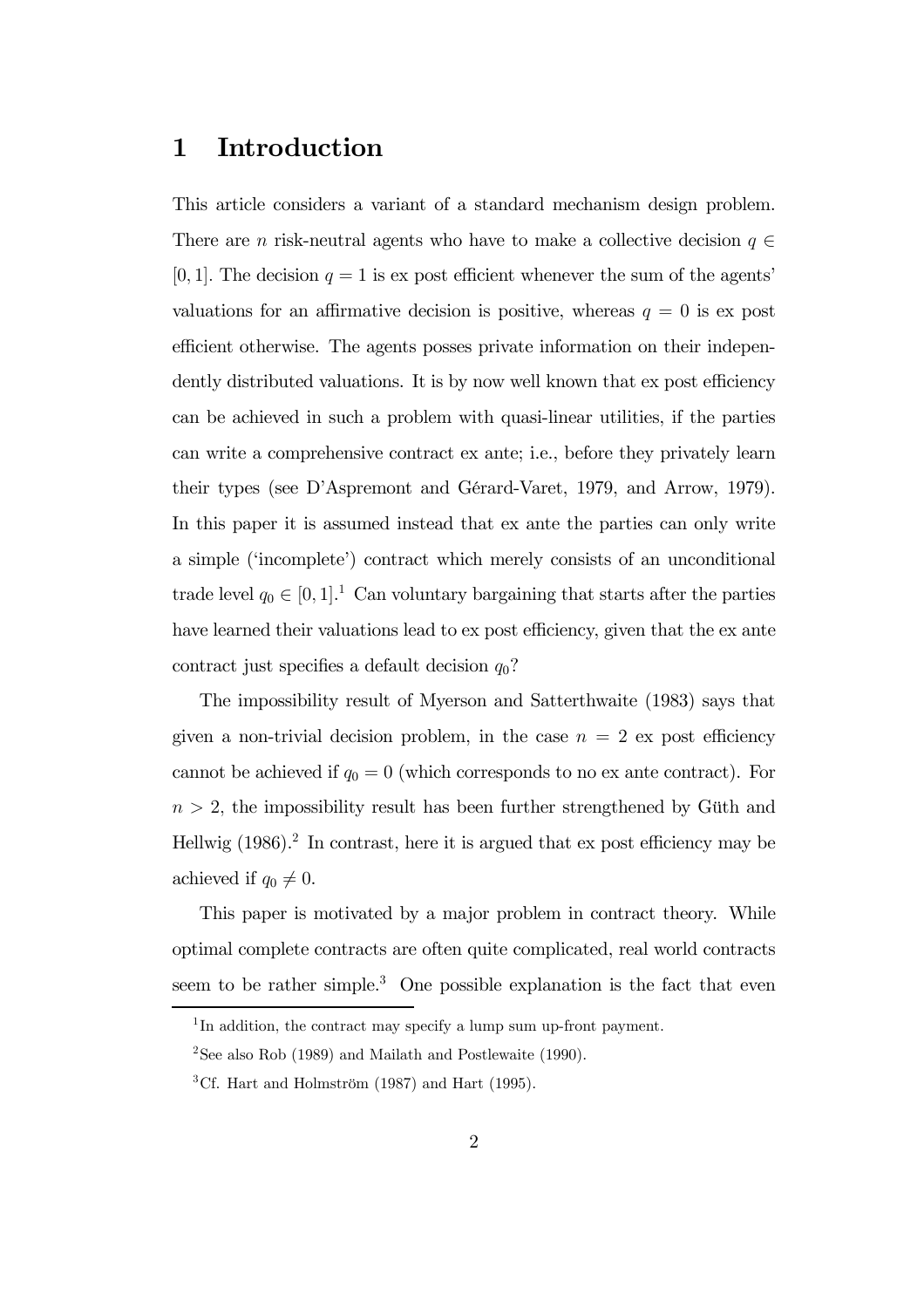though simple contracts may often not be flexible enough to induce the first best directly, they may be efficient if they are renegotiated in a certain way (cf. Huberman and Kahn, 1988). In particular, several recent papers have shown that while the well-known hold-up problem can often be solved by sophisticated contracts (see Rogerson, 1992), it may also be solved by simple contracts that just specify a threatpoint for future negotiations, given that the parties are symmetrically informed (cf. Aghion, Dewatripont and Rey, 1990 and 1994, Chung, 1991, Nöldeke and Schmidt, 1995 and 1998, Edlin, 1996, and Edlin and Reichelstein, 1996).<sup>4</sup> This paper attempts to make a first exploratory step directed at a generalization of these insights to the case of private information.

The paper is organized as follows. The first result in Section 2 characterizes decision rules that can be implemented if the default decision is exogenously given by some value  $q_0 \in [0, 1]$ . The second result shows that in the case of identically distributed valuations, there is an easily interpreted default decision  $q_0$ , such that ex post efficiency can be achieved for any number n of agents. The third result shows that in the setting of Myerson and Satterthwaite (1983), ex post efficiency is always achievable if the default decision is chosen appropriately. In Section 3 it is argued that this insight can be folded back into a trading problem with ex ante investments to achieve the first best in a hold-up problem with private information. The results are further discussed in Section 4. All proofs have been relegated to the appendix.

<sup>&</sup>lt;sup>4</sup>This positive view of renegotiation has to be distinguished from the 'renegotiationproofness' concept in traditional complete contract theory, where the class of contracts that can initially be written is not restricted. There, the fact that parties cannot rule out renegotiation can only be harmful, since it imposes additional constraints.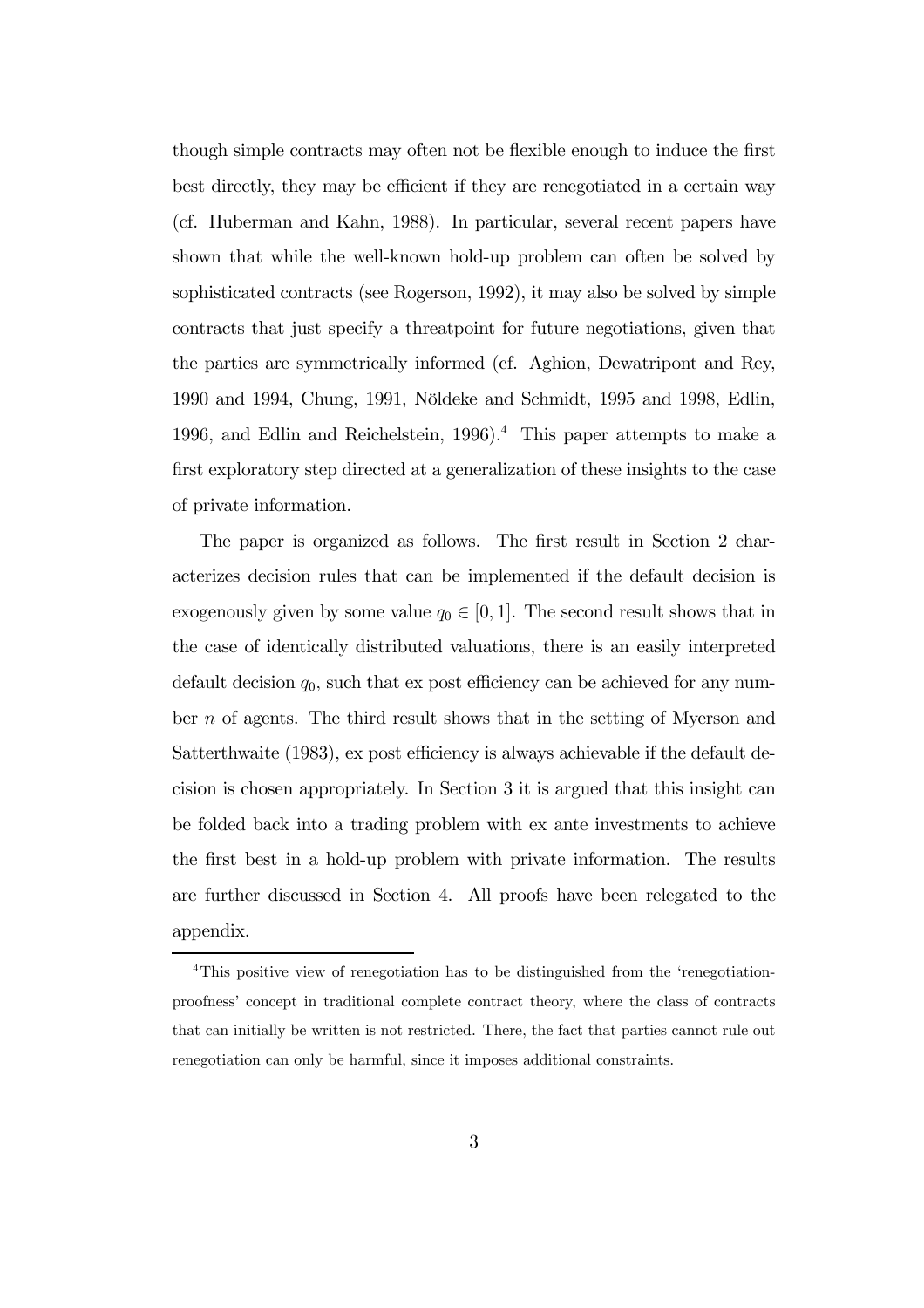# 2 Voluntary bargaining under asymmetric information

Consider  $n \geq 2$  risk-neutral agents indexed by  $i \in \{1, ..., n\}$ . A collective decision  $q \in [0, 1]$  has to be reached. If agent i receives  $t_i$  dollars, his or her utility is given by  $v_i q + t_i$ , where  $v_i \in [a_i, b_i]$  denotes agent *i*'s willingness-topay. The agents' valuations  $v_i$  are modelled as independent random variables. Agent i's valuation is distributed according to the commonly known distribution function  $F_i(v_i)$ , which is continuous and strictly increasing on  $[a_i, b_i]$ . Let the corresponding density function be denoted by  $f_i(v_i)$ . Assume that the default decision is given by  $q_0 \in [0, 1]$ ; i.e., there is an exogenously given 'constitution' (or a simple prior contract) which says that if the  $n$  agents do not reach a different agreement, the decision will be  $q_0$ . Bargaining is assumed to be voluntary, such that an agreement to choose  $q \neq q_0$  can only be reached unanimously.

According to the revelation principle (cf. Myerson, 1982), any Bayesian equilibrium outcome of any conceivable bargaining game among the  $n$  agents can also be obtained as the equilibrium outcome of a direct mechanism in which the agents report their types truthfully. Let  $\tilde{v}$  denote the vector of reports,  $(\tilde{v}_1, ..., \tilde{v}_n)$ . A direct mechanism,  $[q(\tilde{v}), t(\tilde{v})]$ , consists of a decision rule  $q: \Pi_{i=1}^n [a_i, b_i] \to [0, 1]$  and a transfer rule  $t = \{t_i\}_{i=1}^n$ , where  $t_i: \prod_{i=1}^n [a_i, b_i] \to \mathbb{R}$ . It is assumed that a mechanism must satisfy the budget constraint  $\sum_{i=1}^{n} t_i(\tilde{v})=0$   $\forall \tilde{v}$ . The parties can accept or reject the mechanism. If at least one party does not accept the mechanism, the default decision  $q_0$ is implemented. Otherwise the parties announce their valuations and then the decision and transfer payments are determined by the mechanism.

Let  $Q_i(\tilde{v}_i) = E_{-i} [q(\tilde{v}_i, v_{-i})]$  denote the expected decision and let  $T_i(\tilde{v}_i) =$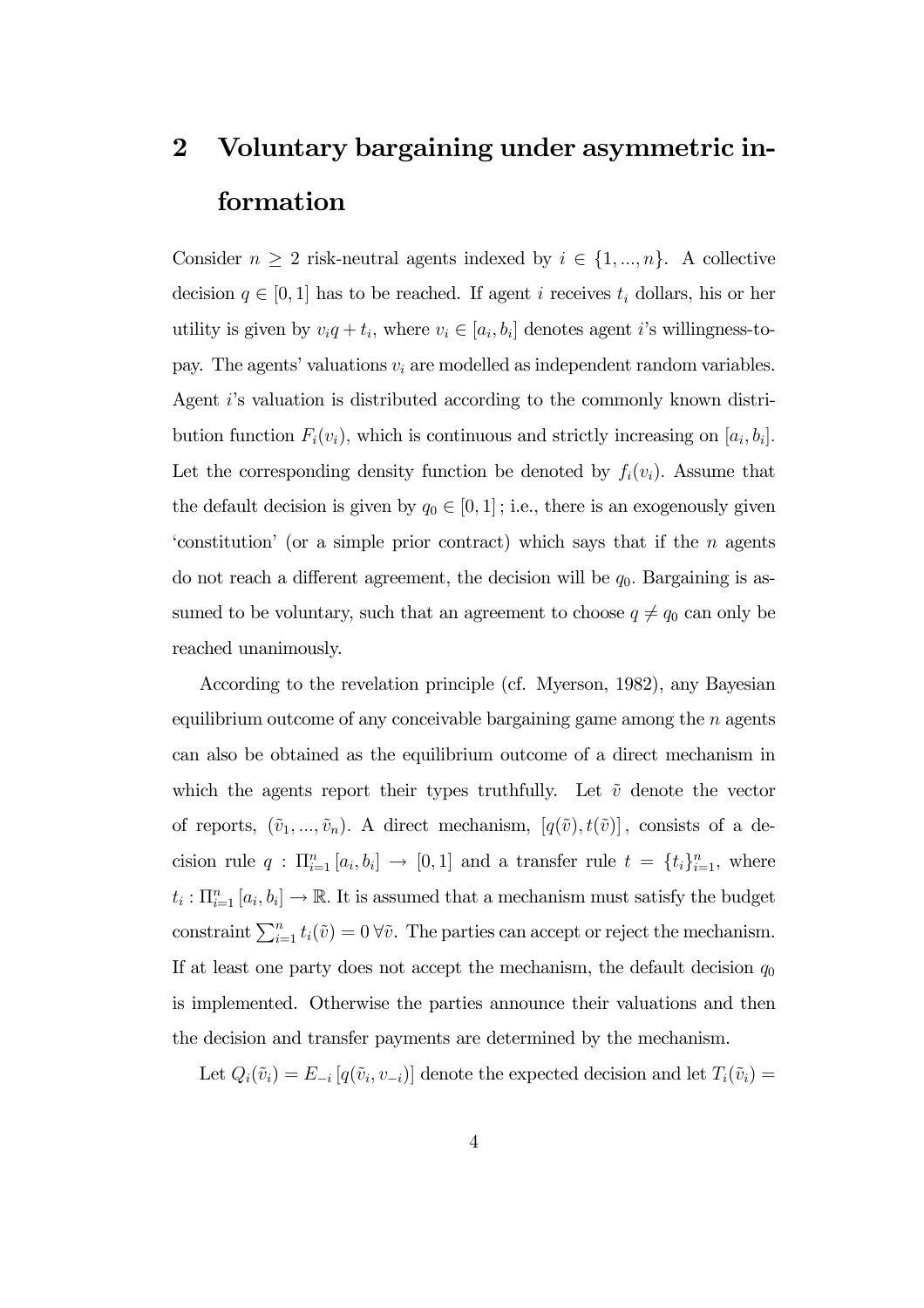$E_{-i}\left[t_i(\tilde{v}_i, v_{-i})\right]$  denote agent *i*'s expected transfer, given that agent *i* reports  $\tilde{v}_i$  and assuming that the other agents tell the truth.<sup>5</sup> If agent *i* tells the truth, his or her interim expected utility is given by  $U_i(v_i) = v_i Q_i(v_i) + T_i(v_i)$ . For a mechanism to induce truthful reporting, it must be incentive compatible:

**Definition 1** *A mechanism*  $[q(v), t(v)]$  *is called* Bayesian incentive compatible *if and only if*  $\forall i, \forall v_i, \forall \tilde{v}_i$ :

$$
U_i(v_i) \ge v_i Q_i(\tilde{v}_i) + T_i(\tilde{v}_i). \tag{1}
$$

Given that the other agents tell the truth, condition (1) guarantees that it is rational for agent  $i$  to also tell the truth. The following lemma, which is a standard application of mechanism design techniques, provides a very convenient characterization of incentive compatible mechanisms.

**Lemma 1** *A mechanism*  $[q(v), t(v)]$  *is Bayesian incentive compatible if and only if*  $Q_i(v_i)$  *is non-decreasing for all i and*  $\forall i, \forall v_i, \forall \tilde{v}_i$ :

$$
U_i(v_i) = U_i(\tilde{v}_i) + \int_{\tilde{v}_i}^{v_i} Q_i(\tilde{v}_i) d\tilde{v}_i.
$$

In particular, the lemma says that in a Bayesian incentive compatible mechanism the interim expected utility  $U_i(v_i)$  of agent i is uniquely determined (up to an integration constant) by the decision rule. Bargaining is voluntary, hence each agent can refuse to participate in the mechanism. Since non-participation of an agent leads to the decision  $q_0$  which can also be prescribed by the mechanism itself, there is no loss of generality by restricting attention to mechanisms in which all types participate.<sup>6</sup>

<sup>&</sup>lt;sup>5</sup>As usual,  $(\tilde{v}_i, v_{-i})$  denotes the vector  $(v_1, ..., v_{i-1}, \tilde{v}_i, v_{i+1}, ..., v_n)$  and  $E_{-i}$  is the expectation operator with respect to  $v_{-i} = (v_1, ..., v_{i-1}, v_{i+1}, ..., v_n)$ .

 $6$ Note that in general this would not necessarily be the case if (instead of an ex ante fixed  $q_0$ ) one of the parties were given the right to choose  $q_0$  ex post (cf. Klibanoff and Morduch, 1995).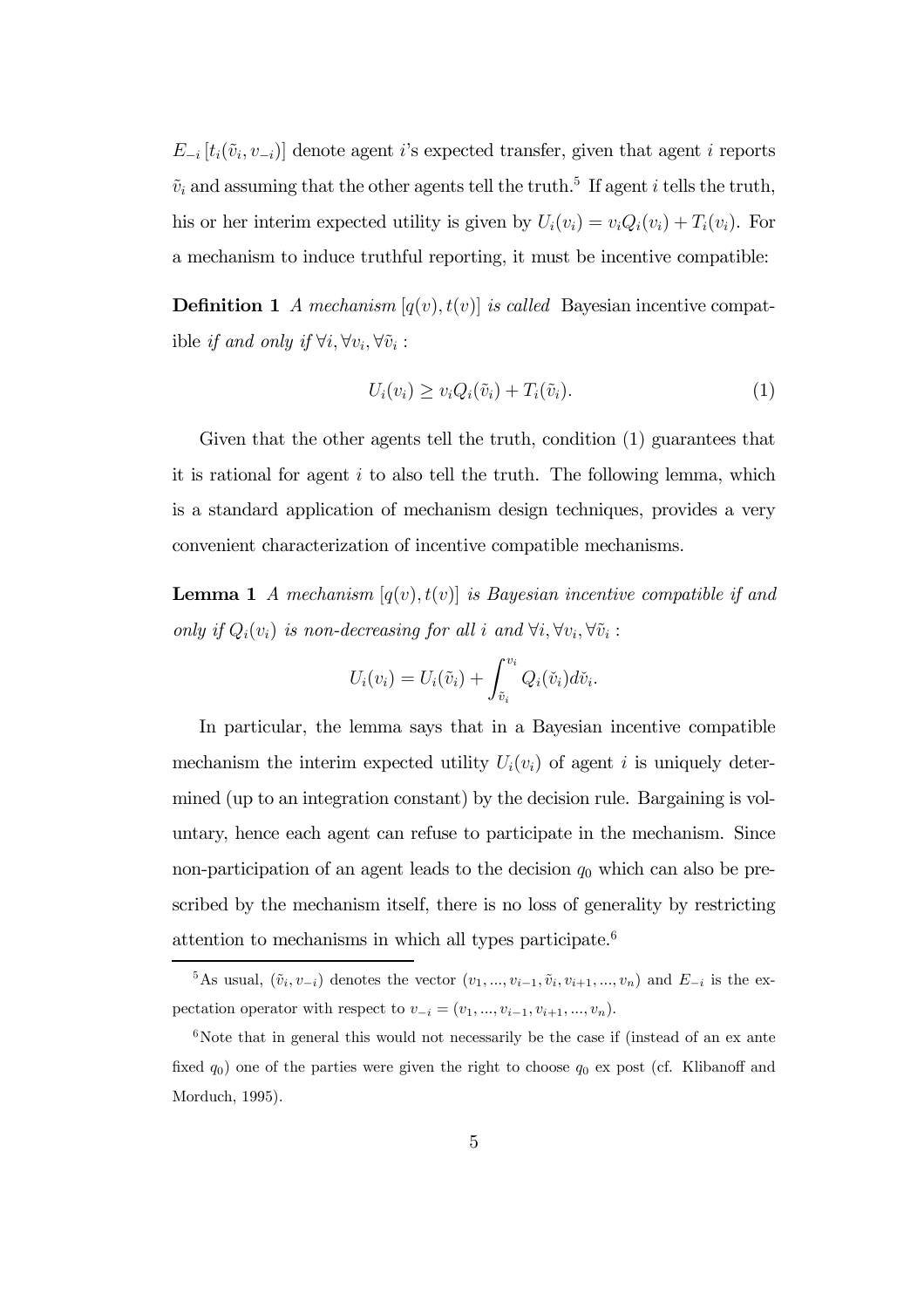**Definition 2** *A mechanism*  $[q(v), t(v)]$  *is called* interim individually rational *if and only if*  $\forall i, \forall v_i$ :

$$
U_i(v_i) \ge q_0 v_i. \tag{2}
$$

The case that has received most attention in the literature is given by  $q_0 = 0$ . In this case, participation of the lowest possible type (i.e.,  $U_i(a_i) \geq 0$  $\forall i$ ) is necessary and sufficient for (2). If  $q_0 = 0$ , the type  $a_i$  is the type that is worst-off from participating in a Bayesian incentive compatible mechanism, because  $U_i(v_i)$  is a non-decreasing function (see Lemma 1). The following lemma generalizes this idea to the present setting where  $q_0 \neq 0$  is possible.

**Lemma 2** *A Bayesian incentive compatible mechanism*  $[q(v), t(v)]$  *is interim individually rational if and only if* ∀i

$$
U_i(v_i^0) \ge q_0 v_i^0,
$$

*where agent i's worst-off type*  $v_i^0$  *is characterized by* 

$$
v_i^0 = \begin{cases} a_i & \text{if } q_0 \le Q_i(a_i) \\ \mathfrak{w}(q_0) & \text{if } Q_i(a_i) < q_0 \le Q_i(b_i) \\ b_i & \text{if } q_0 > Q_i(b_i), \end{cases}
$$

*where*  $\mathfrak{w}(q_0)$  *satisfies*  $q_0 = Q_i(\mathfrak{w}(q_0)).$ 

Note that with  $q_0 \neq 0$ , the lowest possible valuation does no longer need to be the worst-off type. For instance, if  $q_0 = 1$ , an agent with the highest possible valuation can lose the most from participating in the mechanism. The following proposition provides a necessary and sufficient condition for a mechanism to be incentive compatible and individually rational, provided the exogenous default decision is given by  $q_0 \in [0, 1]$ .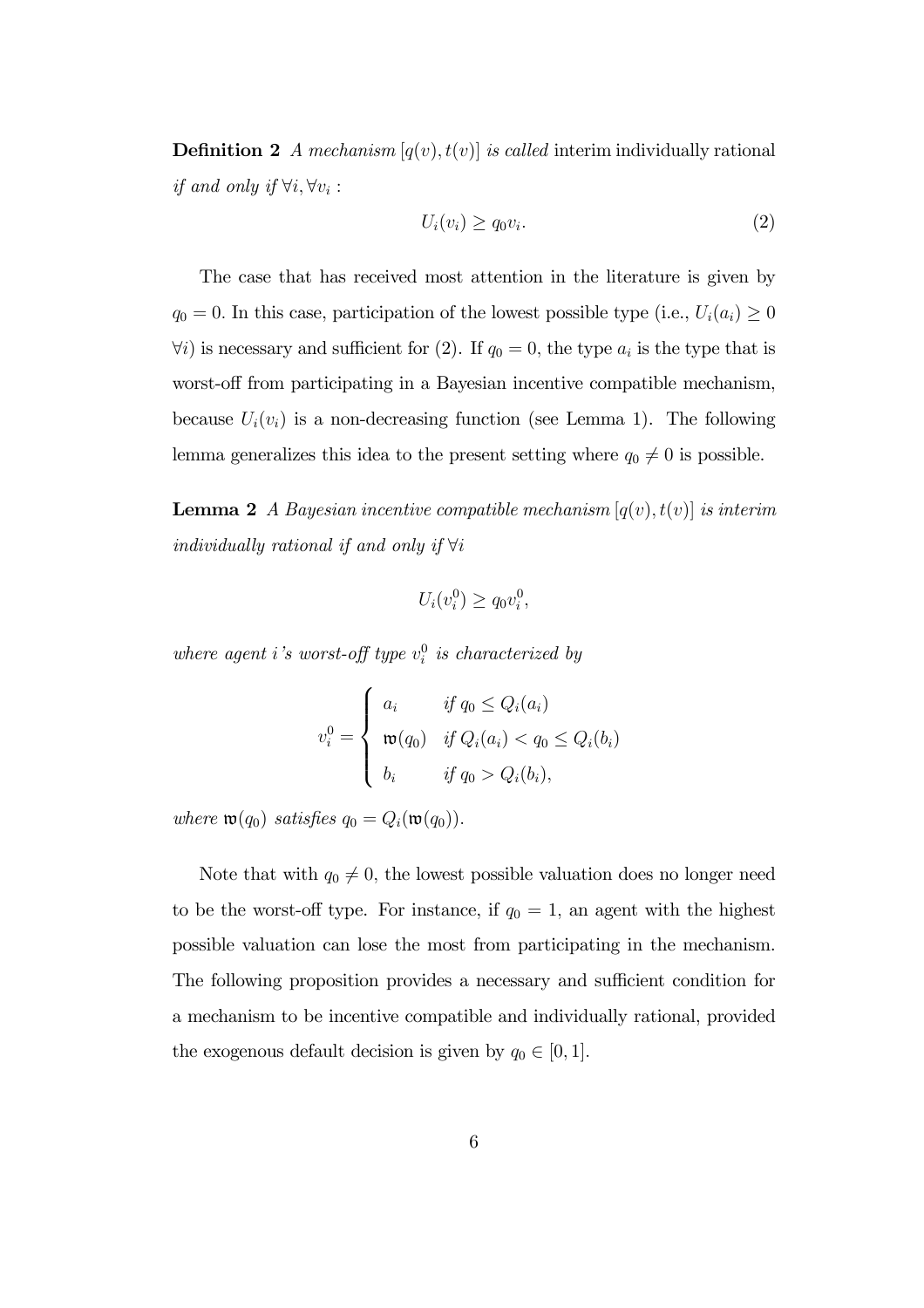**Proposition 1** Let  $q(v)$  be a decision rule such that  $Q_i(v_i)$  is non-decreasing *for all* i*. There exists a transfer rule* t(v) *such that* [q(v), t(v)] *is a Bayesian incentive compatible and interim individually rational mechanism if and only if*

$$
\sum_{i=1}^{n} \left( \int_{v_i^0}^{b_i} \left( v_i - \frac{1 - F_i(v_i)}{f_i(v_i)} \right) Q_i(v_i) f_i(v_i) dv_i + \int_{a_i}^{v_i^0} \left( v_i + \frac{F_i(v_i)}{f_i(v_i)} \right) Q_i(v_i) f_i(v_i) dv_i \right) \ge \sum_{i=1}^{n} q_0 v_i^0.
$$
\n(3)

It may be useful to take a closer look at condition (3). The term on the left hand side is the sum of all agents' interim expected utilities, given that they participate in a Bayesian incentive compatible mechanism and provided they are of their worst-off types. Consider the case  $q_0 = 0$ . Then  $v_i^0 = a_i$ , and condition  $(3)$  becomes<sup>7</sup>

$$
\sum_{i=1}^{n} E\left[\left(v_i - \frac{1 - F_i(v_i)}{f_i(v_i)}\right)q(v)\right] \ge 0.
$$

If there were no private information, any  $q(v)$  such that  $\sum_{i=1}^{n} v_i q(v) \geq 0$ could obviously be part of an interim individually rational mechanism. In the presence of private information, this condition has to be expressed in expected values and modified such that the true valuation  $v_i$  is replaced by the term  $v_i - \frac{1 - F_i(v_i)}{f_i(v_i)}$  $\frac{-F_i(v_i)}{f_i(v_i)}$ , which is known as agent *i*'s 'virtual valuation'.<sup>8</sup> It reflects the distortion introduced due to the fact that the agents must be induced to report their valuations honestly. If the mechanism failed to account for this incentive effect, the agents were tempted to understate their valuations (in

<sup>7</sup>This condition is known from Güth and Hellwig (1986) and Mailath and Postlewaite (1990).

<sup>8</sup>The 'virtual valuation' (cf. Myerson, 1981) appears in many related models where agents have private information about their willingness-to-pay. See Bulow and Roberts (1989) for an interesting economic interpretation of 'virtual valuations' and 'virtual costs'.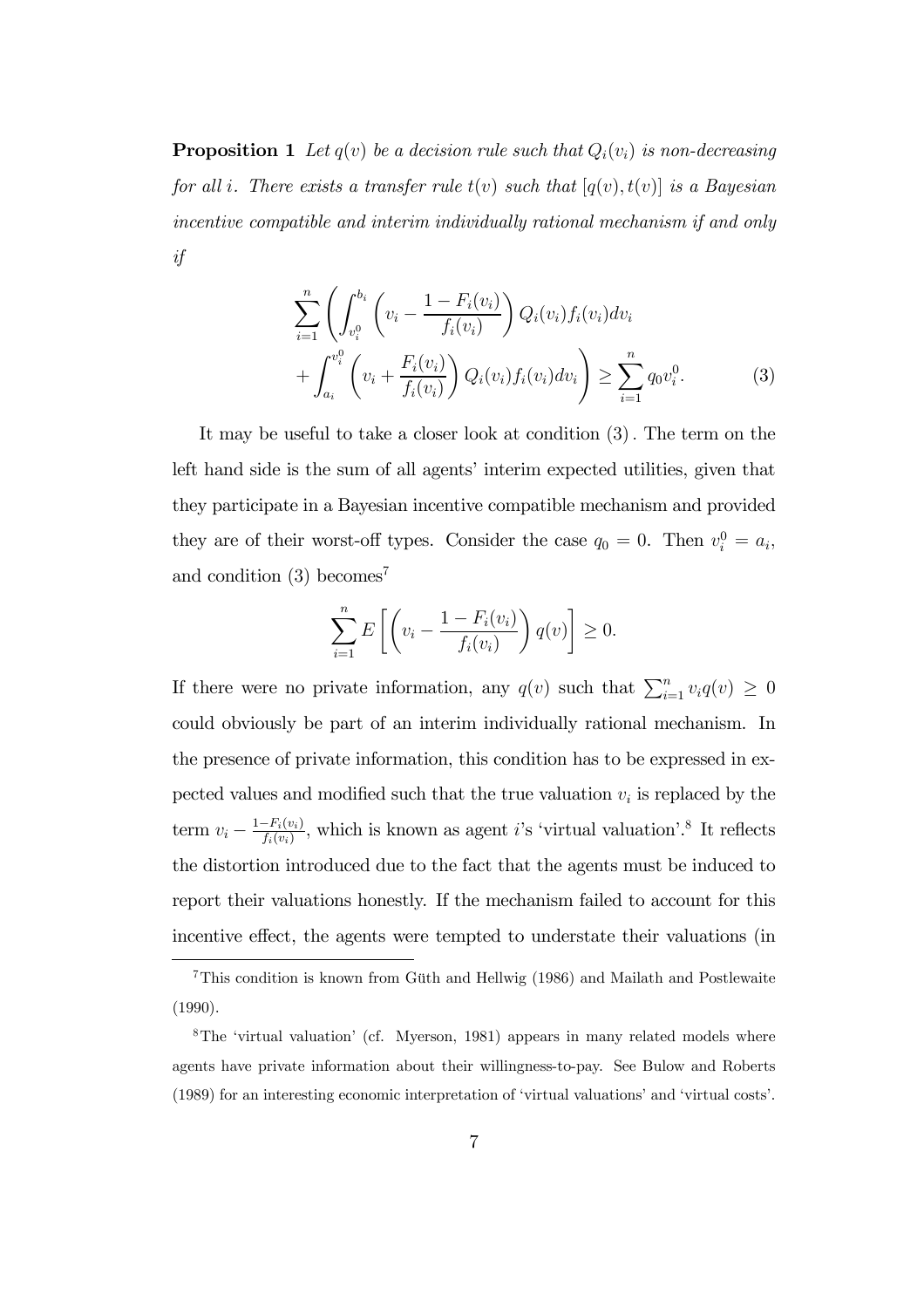other words, bias their reports towards the worst-off type, i.e., the lowest possible valuation, in order to decrease their payments). Analogously, in models in which agents have private information about their  $\cos\! s$ ,  $\theta$  the 'virtual costs' term  $v_i + \frac{F_i(v_i)}{f_i(v_i)}$  $\frac{F_i(v_i)}{f_i(v_i)}$  appears (where the true costs are given by  $v_i$ ), reflecting the fact that one must induce agents not to overstate their costs (the agents want to pretend to be of the worst-off type, i.e., have the highest possible costs, in order to receive a large compensation). In the present model, the incentives to understate and to overstate may be balanced, since with a default decision  $0 < q_0 < 1$ , the worst-off type can occur at an intermediate valuation.<sup>10</sup>

It is worth noting that the proposition above applies to *any* decision rule q such that  $Q_i$  is increasing for all i. There is one such decision rule which is of particular interest, namely the rule which maximizes total surplus.<sup>11</sup>

**Definition 3** *The* expost efficient *decision rule*  $q^*(v)$  *is given by* 

$$
q^*(v) = \begin{cases} 1 & \text{if } \sum_{i=1}^n v_i \ge 0 \\ 0 & \text{otherwise.} \end{cases}
$$
 (4)

Hence, ex post efficiency can be achieved whenever (3) holds, where  $Q_i(v_i) = E_{-i}(q^*(v)).$ 

<sup>10</sup>Hence, there may be 'countervailing incentives' in the sense of Lewis and Sappington (1989) and Maggi and Rodríguez-Clare (1995).

<sup>11</sup>Of course, the ex post efficient decision rule is not the only one which has received attention in the literature. For example, Rob (1989) analyzes the problem of a firm that must decide whether or not to build a polluting plant. The affected residents are entitled to maintain the status quo  $(q_0 = 0; i.e., 'clean air')$ . He assumes that the firm has all bargaining power and hence considers the decision rule which maximizes the firm's profit. Mailath and Postlewaite (1990) consider a public good problem and analyze the decision rule which maximizes the probability of provision. Proposition 1 can be applied to any such decision rule in order to check how robust the results are when the default decision is different from zero.

 $^{9}$ For example, see Rob (1989).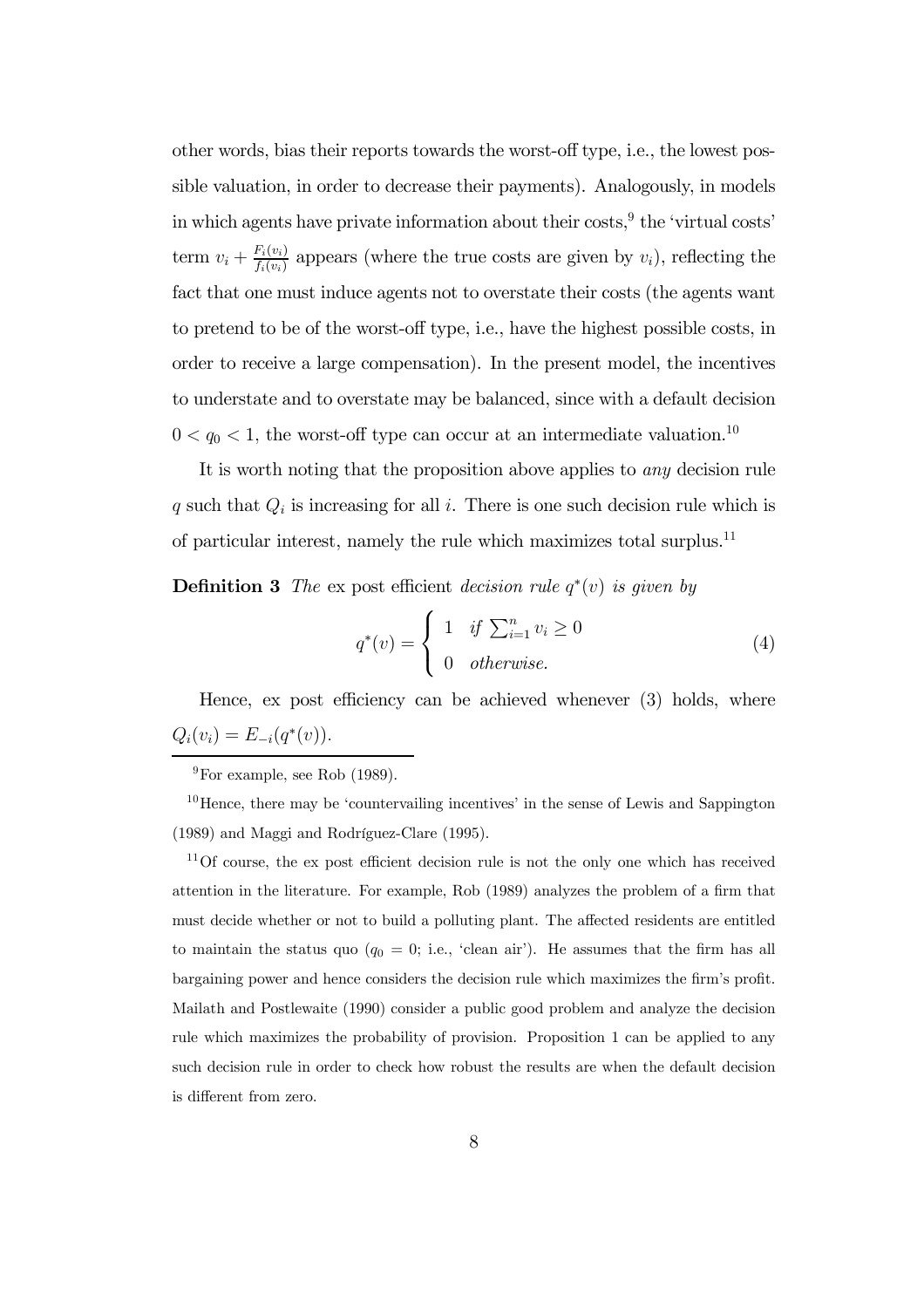While Myerson and Satterthwaite (1983) showed that private information may render ex post efficiency unattainable, Rob (1989) and Mailath and Postlewaite (1990) suggest that in the case of many agents private information even leads to complete inertia; i.e., a move away from the status quo cannot be achieved without coercion. However, these negative results crucially depend on the implicit assumption that the default decision is given by  $q_0 = 0$ . If  $q_0$  lies in the interior of the unit interval, there are non-trivial situations in which even ex post efficiency can be achieved for any number  $n$ of agents, as the following proposition illustrates.

**Proposition 2** *Consider the case*  $F_i = F \forall i$  *and let the default decision* be given by  $q_0 = \Pr\left\{\sum_{j\neq i} v_j \geq 0\right\}$ . *Then there exists a Bayesian incentive compatible, interim individually rational and ex post e*ffi*cient mechanism.*

Note that the default decision  $q_0$  specified in the proposition has a straightforward interpretation. The default decision is such that if agent i does not participate, then he or she expects the decision to be what is efficient for the  $n-1$  other agents; i.e., when agent i's preferences are simply disregarded. In this case, each agent is better off when he or she participates and in this way ex post efficiency can be achieved.

Proposition 2 is closely related to the efficiency result of Cramton, Gibbons, and Klemperer (1987). They also consider n agents with identically distributed valuations. However, their analysis concerns the dissolution of partnerships. Specifically, they show that ex post efficiency can be achieved if initially every agent holds a certain share of a good, when it is ex post efficient that only one agent possesses 100% of the good (namely, the agent with the highest valuation). Therefore, while they consider a private good setting, Proposition 2 illustrates that a result in a similar spirit can also be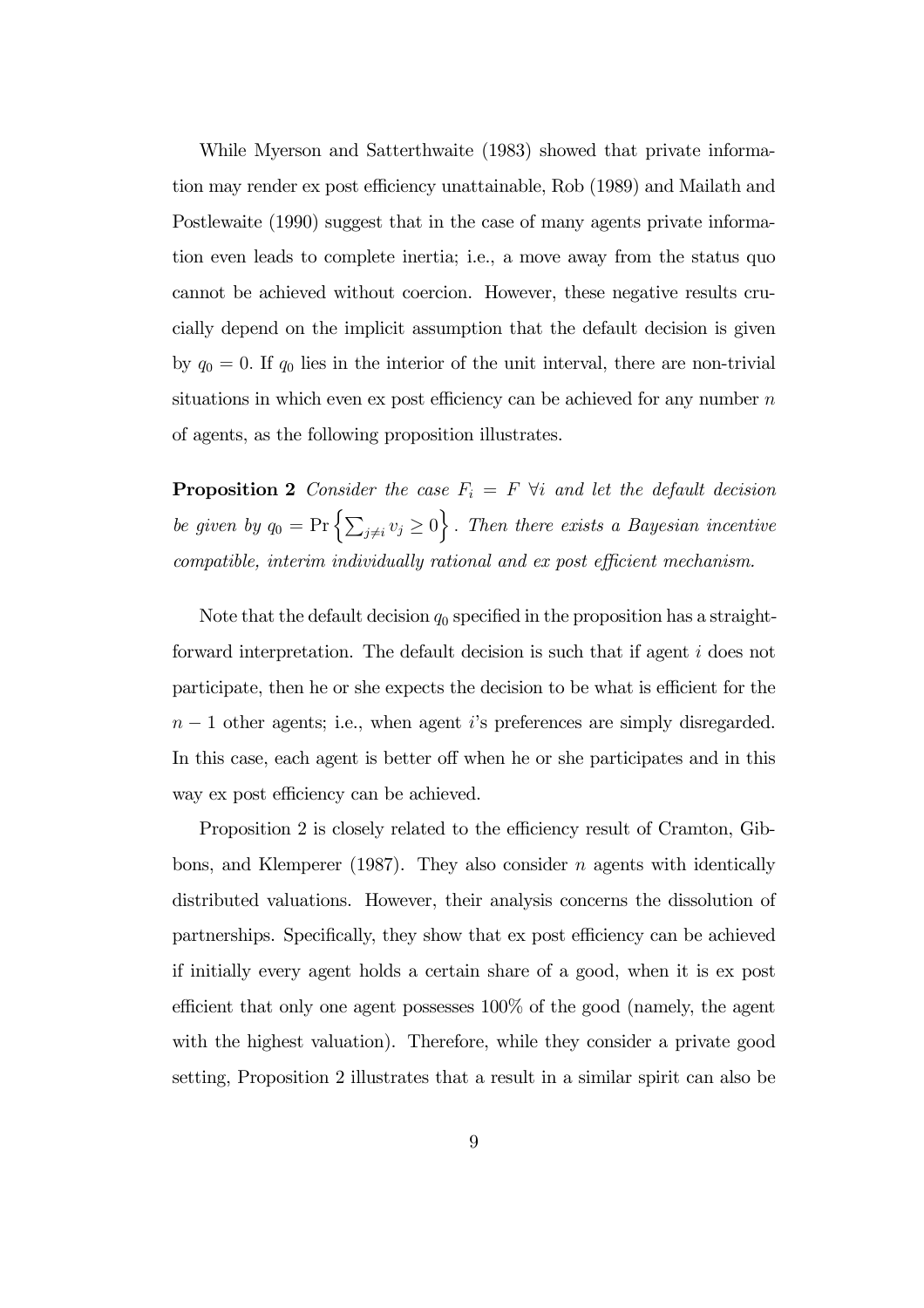obtained in a public good setting, in which every agent must 'consume' the same amount  $q^{12}$ 

In Section 3 a possible interpretation of endogenously chosen default decisions  $q_0$  (namely, simple prior contracts) will be discussed in the framework of the hold-up problem. The following result will be particularly important for this discussion. Consider the bilateral trading problem of Myerson and Satterthwaite (1983); i.e. there is a buyer who is interested in a good that can be provided by a seller. Formally, let  $v_1$  denote the buyer's valuation and  $-v_2$  the seller's costs. The following proposition says that one can always find a level of trade  $q_0$  such that ex post efficiency can be achieved.

**Proposition 3** It is always possible to find a default decision  $q_0$  in the bi*lateral trading problem such that a Bayesian incentive compatible, interim individually rational and ex post efficient mechanism exists.* 

The key step in the proof is to choose  $q_0$  such that if both agents are of their worst-off types, the gains from trade are zero. Note that in non-trivial situations this condition is violated for  $q_0 = 0$ , where the gains from trade are  $a_1 + a_2$  if the parties are of their worst-off types. If the trade decision is non-trivial, then the buyer's smallest possible valuation  $a_1$  is smaller than the seller's largest possible cost,  $-a_2$ , so that  $a_1 + a_2 < 0$ . However, using Lemma 2, one can show with an intermediate value argument that there always exists a  $q_0$ , such that the worst-off types satisfy  $v_1^0 + v_2^0 = 0$ . Some technical work is then needed to show that the sum of the agents' expected utilities given that they are of their worst-off types is non-negative.

Proposition 3 is also related to Cramton, Gibbons, and Klemperer (1987). A significant difference is that here the distributions are not required to be

<sup>&</sup>lt;sup>12</sup>See also Neeman (1999) for a related model that has been independently developed.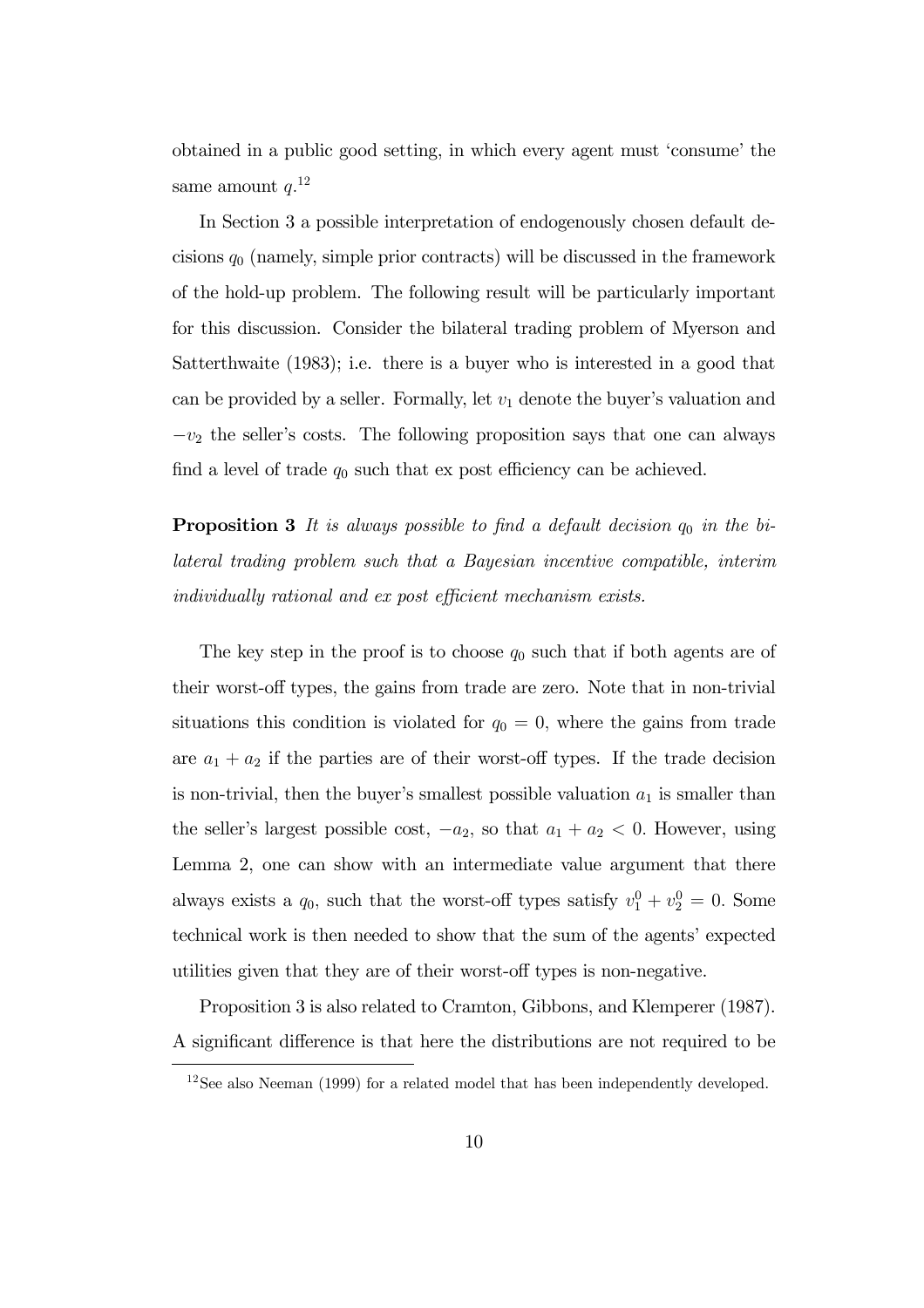identical, even the supports can be different. In the application presented in the next section it is important to allow different distributions, since there the distributions are determined endogenously. Moreover, Proposition 3 is related to McAfee (1991). However, there only ex ante budget balance is required (i.e., there is a third party acting as budget balancer), and the ex post efficient trade decision  $q^*$  must be characterized by a first order condition, which here (and in Myerson and Satterthwaite, 1983) is not the case.<sup>13</sup>

## 3 An application to the hold-up problem

The hold-up problem has received considerable attention in the contract theoretic literature in recent years. A hold-up problem occurs if prior to a trade decision, the gains from trade can be enhanced by relationship specific investments. As has been pointed out in the introduction, there are several recent papers that show for the case of observable valuations that the first best may not only be achieved by sophisticated contracts, but also by simple contracts when they are renegotiated in a certain way. It has been shown by Konakayama, Mitsui and Watanabe (1986), Rogerson (1992) and Hermalin and Katz (1993) that comprehensive contracts can even implement the first best if the parties' valuations are private information. Hence, it is an interesting question to ask whether in this case it is also possible to achieve the first best with simple unconditional contracts which are renegotiated.

Assume first that there are no investments to be made. From Proposition 3 it is known that the parties can write a simple contract that just specifies an

<sup>&</sup>lt;sup>13</sup>See also McAfee and Reny (1992), who show that ex post efficiency may be achieved if the buyer's valuation and the seller's costs are correlated, provided that there is a third party acting as budget breaker.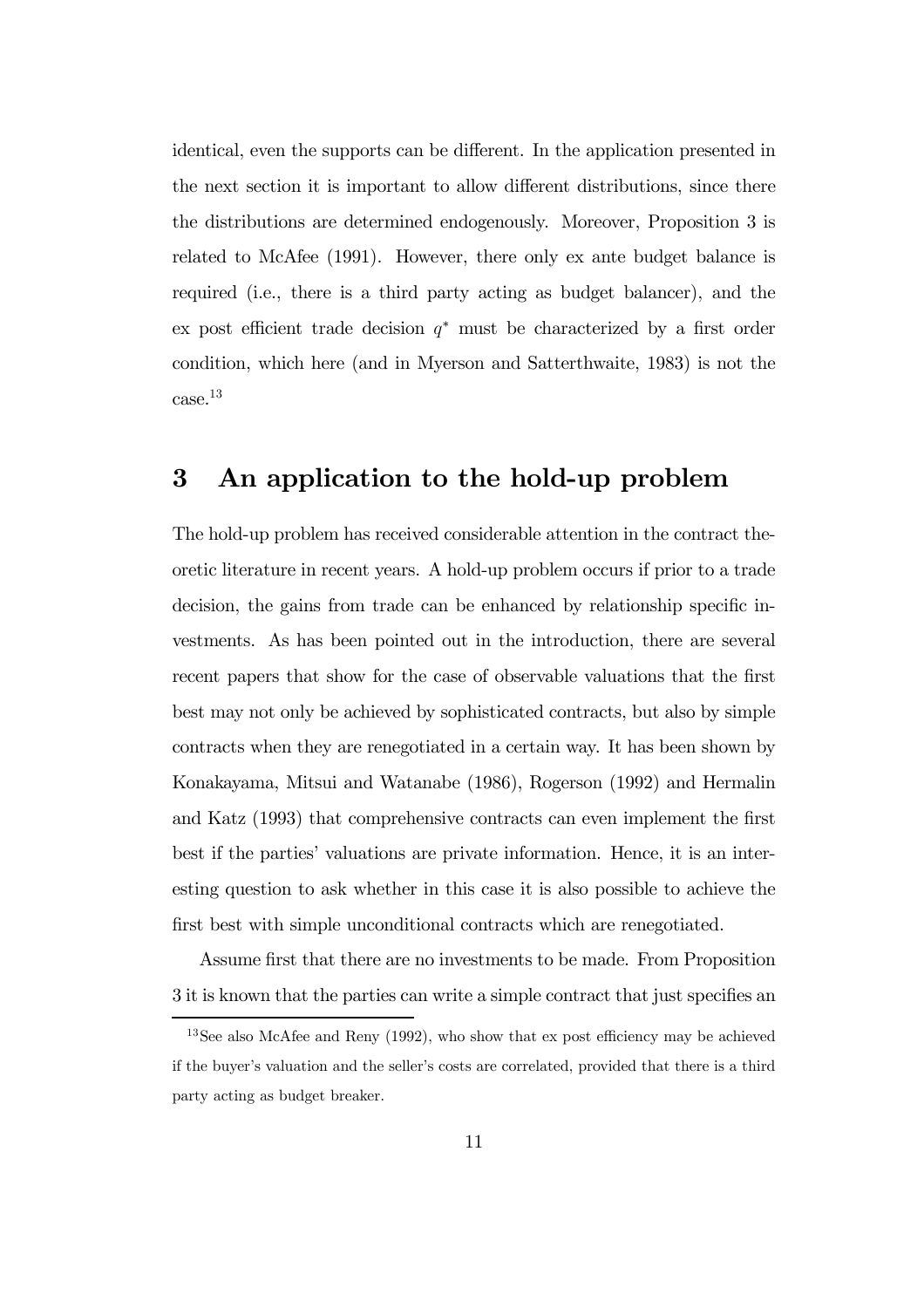unconditional trade level  $q_0$ , such that negotiations starting after the buyer and the seller have learned their types can lead to ex post efficiency. One can think of these negotiations as if a mechanism were proposed by a third party that aims to achieve  $\exp(\cos 14)$  While some technical work is needed in order to make this precise, it is not difficult to see that under the assumption that renegotiation leads to ex post efficiency (when possible), also the right investment incentives are provided, given that a party's investment only influences his or her own type.<sup>15</sup> Intuitively, the reason is that a party's ex ante expected utility from an ex post efficient mechanism is (up to a constant) equal to the total expected surplus, so that each party is residual claimant on the margin from his or her point of view.

To be precise, consider the following situation. A buyer and a seller write a simple contract at date 0, that merely specifies an unconditional level of trade,  $q_0 \in [0,1]$ . At date 1, the buyer and the seller make unobservable relationship-specific investments  $e_1 \geq 0$  and  $e_2 \geq 0$ , respectively. The buyer's valuation  $v_1$  and the seller's costs  $-v_2$  are determined by their investments and the state of the world, which is realized at date 2. Let  $v_i$  be distributed according to the continuous density function  $\hat{f}_i(v_i|e_i)$ , which is strictly positive on the interior of  $[a_i, b_i]$ , and let the corresponding distribution function be denoted by  $\hat{F}_i(v_i|e_i)$ . The realizations of the stochastically independent random variables  $v_1$  and  $v_2$  are private information of the buyer and the

 $14$ It has been pointed out by Tirole (1992, 1994) that renegotiation is a particular form of collusion, since renegotiation can be viewed as collusion among future incarnations of agents against their current incarnations. Renegotiation here is modelled in the same way as collusion under private information is now usually being modelled, namely by employing an uninformed third party as mechanism designer (see Laffont and Martimort, 1997 and 1998, and Laffont and Rochet, 1997).

<sup>&</sup>lt;sup>15</sup>Hence, investments are 'selfish' in the sense of Che and Hausch (1999).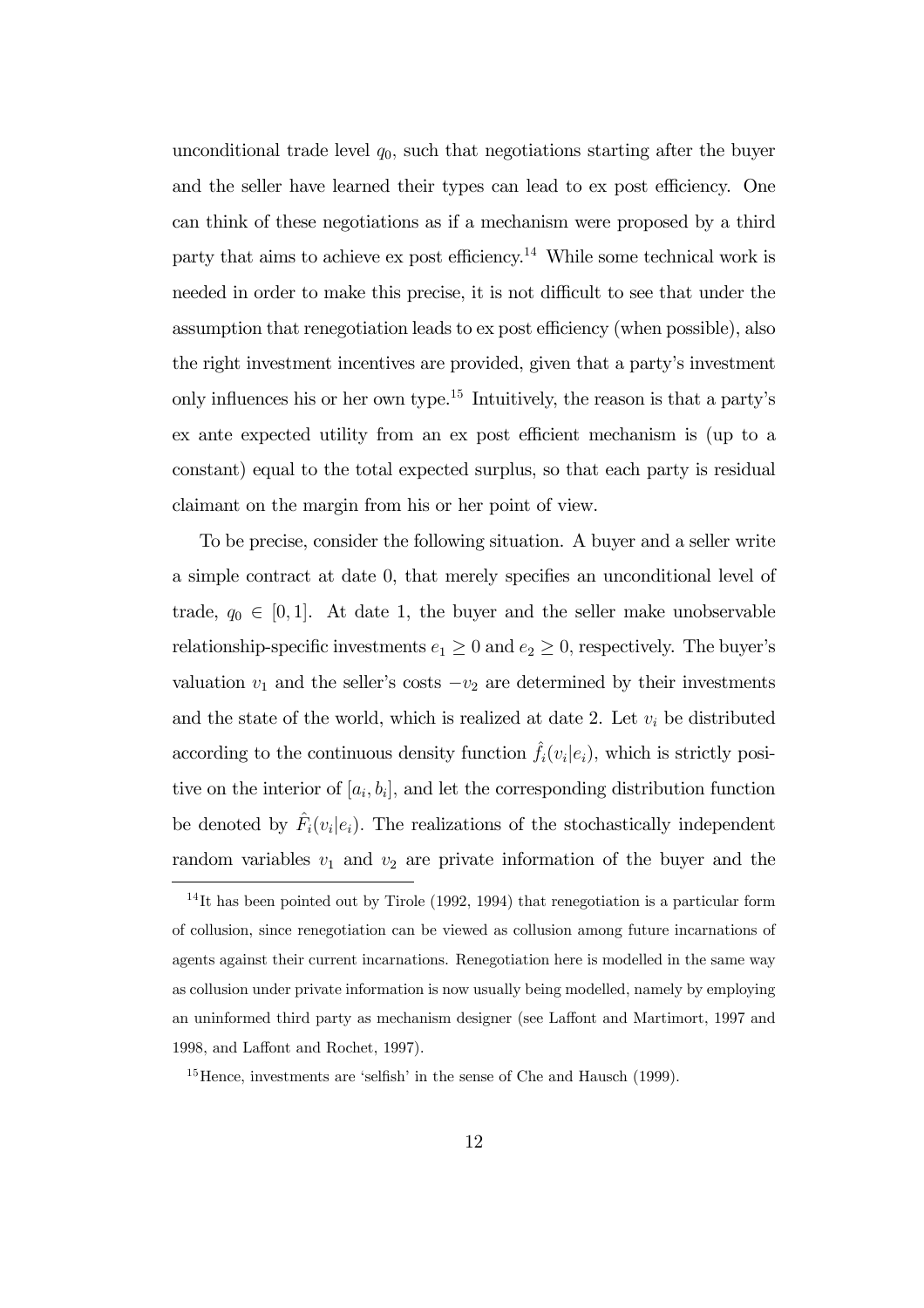seller, respectively. At date 3, the initial contract may be renegotiated. Finally, trade can occur and payments can be made at date 4.

Let  $C_i(e_i)$  denote party i's cost function for the investment. Let  $q \in [0,1]$ denote the probability (or level) of trade and  $t_2 \equiv -t_1$  the (possibly negative) net payment of the buyer to the seller. The utilities of the buyer and the seller after date 4 are given by

$$
u^B = qv_1 + t_1 - C_1(e_1)
$$
  

$$
u^S = qv_2 + t_2 - C_2(e_2).
$$

At date 0 the parties want to design a contract which implements the ex post efficient trade decision

$$
q^*(v) = \begin{cases} 1 & \text{if } v_1 \ge -v_2 \\ 0 & \text{otherwise} \end{cases}
$$

as well as the ex ante efficient investment levels:

**Definition 4** The ex ante efficient *investment levels*  $e_1^*$  *and*  $e_2^*$  *are given by* 

$$
e_i^* \in \arg\max_{e_i} \left( E \left[ (v_1 + v_2) q^*(v) \, \middle| \, e_i, e_{-i}^* \right] - C_i(e_i) \right).
$$

For simplicity it is assumed that the ex ante efficient investment levels  $e_1^*$  and  $e_2^*$  are uniquely determined. Let  $F_i(v_i) \equiv \hat{F}_i(v_i|e_i^*)$  and  $f_i(v_i) \equiv$  $\hat{f}_i(v_i|e_i^*), i = 1, 2.$ 

In order to model the renegotiation game at date 3, it is assumed that a mediator who is interested in achieving ex post efficiency proposes a direct mechanism  $[q(\tilde{v}), t(\tilde{v})]$ . The parties can either accept or reject this mechanism. If at least one party does not accept the renegotiation mechanism, the original contract remains valid; i.e., the default decision  $q_0$  is implemented. Otherwise the parties announce their valuations and then the decision and transfer payments are determined by the renegotiation mechanism.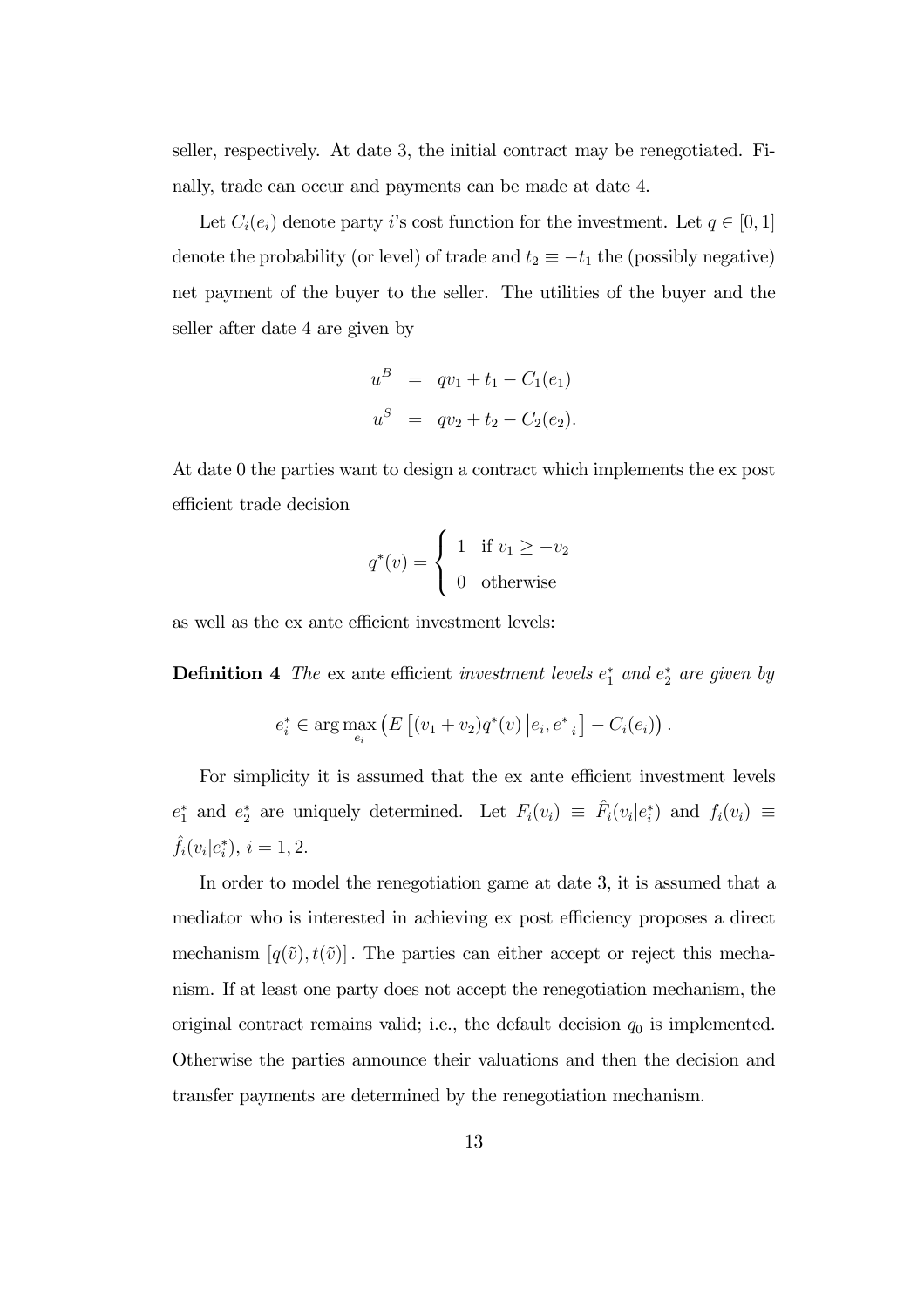I say that "the fi*rst best* can be achieved with a simple contract and renegotiation" if there exists a default decision  $q_0$  and a mechanism  $[q(v), t(v)]$ which yields the ex post efficient decision  $q^*(v)$  and induces the parties to choose the ex ante efficient investment levels  $e_1^*$  and  $e_2^*$ .

The following lemma says that in an incentive compatible and ex post efficient mechanism, agent i's interim expected utility equals the total expected surplus plus or minus a constant which does not depend on his or her type.<sup>16</sup> In the lemma it is assumed that each agent believes that the other agent has invested efficiently, so that  $E_{-i}$  is the expectation operator associated with the distribution function  $F_{-i}$  and  $T_i(\tilde{v}_i)$  is defined as in Section 2.

**Lemma 3** *A renegotiation mechanism*  $[q(v), t(v)]$  *is Bayesian incentive com*patible and ex post efficient if and only if  $q(v) = q^*(v)$  and  $\forall i, \forall v, \forall \tilde{v}_i$ :

$$
T_i(v_i) - T_i(\tilde{v}_i) = E_{-i} \left[ v_{-i} \left( q^*(v) - q^*(\tilde{v}_i, v_{-i}) \right) \right]
$$
 (5)

This lemma can now be used in order to show that indeed an ex post efficient and incentive compatible renegotiation mechanism induces the right investment incentives.

**Lemma 4** Let  $[q^*(v), t(v)]$  be a renegotiation mechanism such that (5) is sat*isfied. Then the agents are induced to choose the ex ante efficient investment* levels  $e_1^*$  and  $e_2^*$ .

Intuitively, in a Bayesian incentive compatible and ex post efficient mechanism, each agent is residual claimant from his or her point of view. Hence, it is in the interest of each agent not only to tell the truth, but also to invest efficiently. This is true since an agent's investment only influences his or her own type, and not the type of other agents (cf. Rogerson, 1992). It is now possible to state the following result.

<sup>16</sup>See D'Aspremont and Gérard-Varet (1979) and Arrow (1979).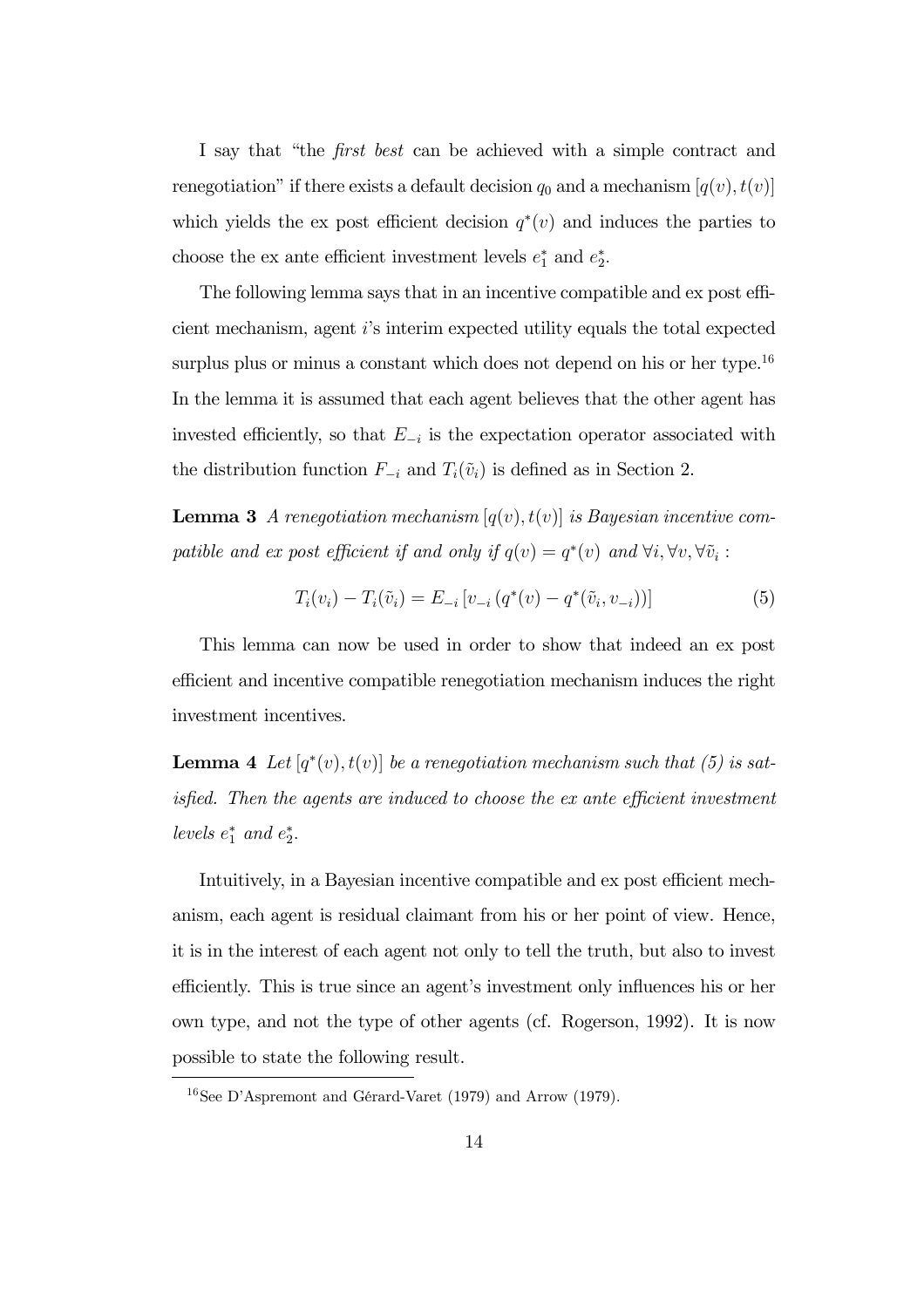## Proposition 4 *The* fi*rst best can be achieved with a simple contract and renegotiation.*

Two remarks have to be made. First, the fact that there exists a bargaining game such that the first best is achieved does not guarantee that in real life contractual parties will actually always play this particular game. The mechanism design approach taken in this paper only allows to look for an *upper bound* on the achievable surplus. There is no obvious way how to model contract renegotiation. Even if there is no private information, there are several competing approaches. Some authors use an axiomatic approach such as the Nash bargaining solution, while others prefer a non-cooperative bargaining model. Some authors argue that the parties can design the renegotiation game, while others think it should be exogenously given. Of course, in the presence of private information, analogous considerations could be made.<sup>17</sup>

Second, it is not claimed that the renegotiation mechanism is in itself 'renegotiation-proof' with respect to further negotiations. Assume that a party refuses to participate in the renegotiation mechanism proposed by the third party. Then the original contract would remain valid. Since  $q_0 \in (0, 1)$ is ex post inefficient with probability 1, one could imagine that this would not be the end of the game. However, this is a general problem of models in which renegotiation is modelled as a non-cooperative game, even if there is no private information. For example, renegotiation is often modelled so that one of the two contractual parties can make a take-it-or-leave-it offer to the other party.<sup>18</sup> However, the "or-leave-it" threat is usually inefficient. Hardly

<sup>&</sup>lt;sup>17</sup>Cf. also Dewatripont and Maskin (1990) and the literature cited there.

<sup>&</sup>lt;sup>18</sup>See Fudenberg and Tirole (1990) or Ma (1994). Hart (1995, p. 77) considers the case in which each party can make a take-it-or-leave-it offer with probability  $\frac{1}{2}$ , which corresponds to the Nash bargaining solution.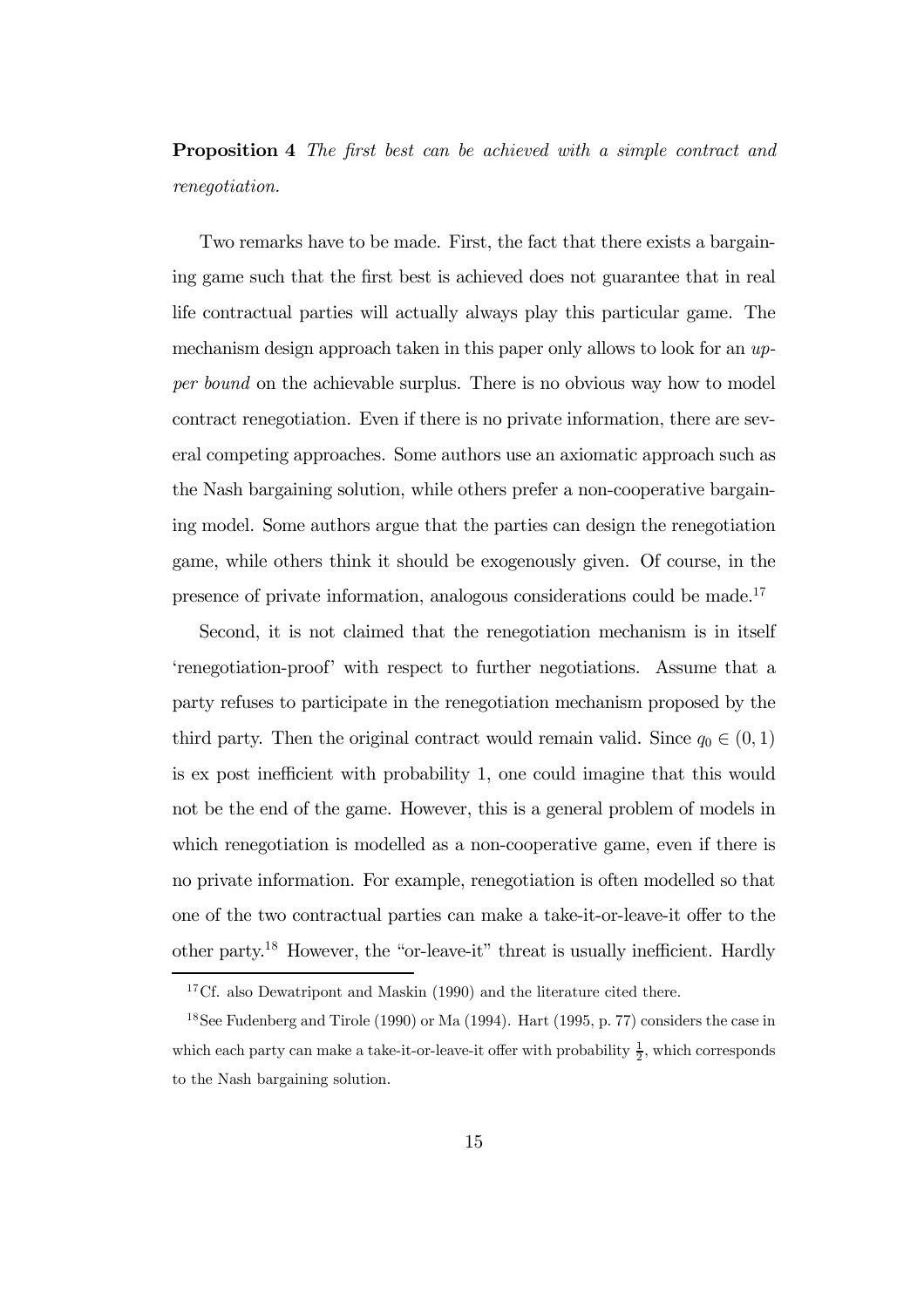anything may be implementable if no inefficient threats in the renegotiation game are allowed.<sup>19</sup>

## 4 Conclusion

In Section 2 it has been shown that the presence of private information does not necessarily imply that voluntary bargaining over a collective decision cannot yield an ex post efficient outcome. The impossibility results of the literature initiated by Myerson and Satterthwaite (1983) may be too pessimistic if the default decision is non-trivial. In Section 3 this result has been applied to the hold-up problem. It has been argued that a simple contract which is renegotiated may lead to the first best, even if the parties' valuations are private information. This is well in line with a large number of recent papers which have proved similar results for the case of observable valuations.

Notice that if the decision is whether or not to trade one unit of an indivisible good, then  $0 < q_0 < 1$  means that the original contract has to specify randomization.<sup>20</sup> It is interesting to note that related results have been obtained for quite different reasons in hold-up models with observable valuations. In order to prove their well-known inefficiency result, Hart and Moore (1988) implicitly assume that no trade  $(q_0 = 0)$  is the only possible default decision. In a modification of their model, Aghion, Dewatripont and Rey (1990, 1994) explicitly allow randomization  $(0 < q_0 < 1)$  as default

<sup>&</sup>lt;sup>19</sup>Cf. Proposition 1 in Rubinstein and Wolinsky  $(1992)$ .

<sup>20</sup>Using a simple model with uniform distributions and no investments, Schmitz (1998) discusses a coalition contract between two political parties in Germany which specifies randomization in case of disagreement.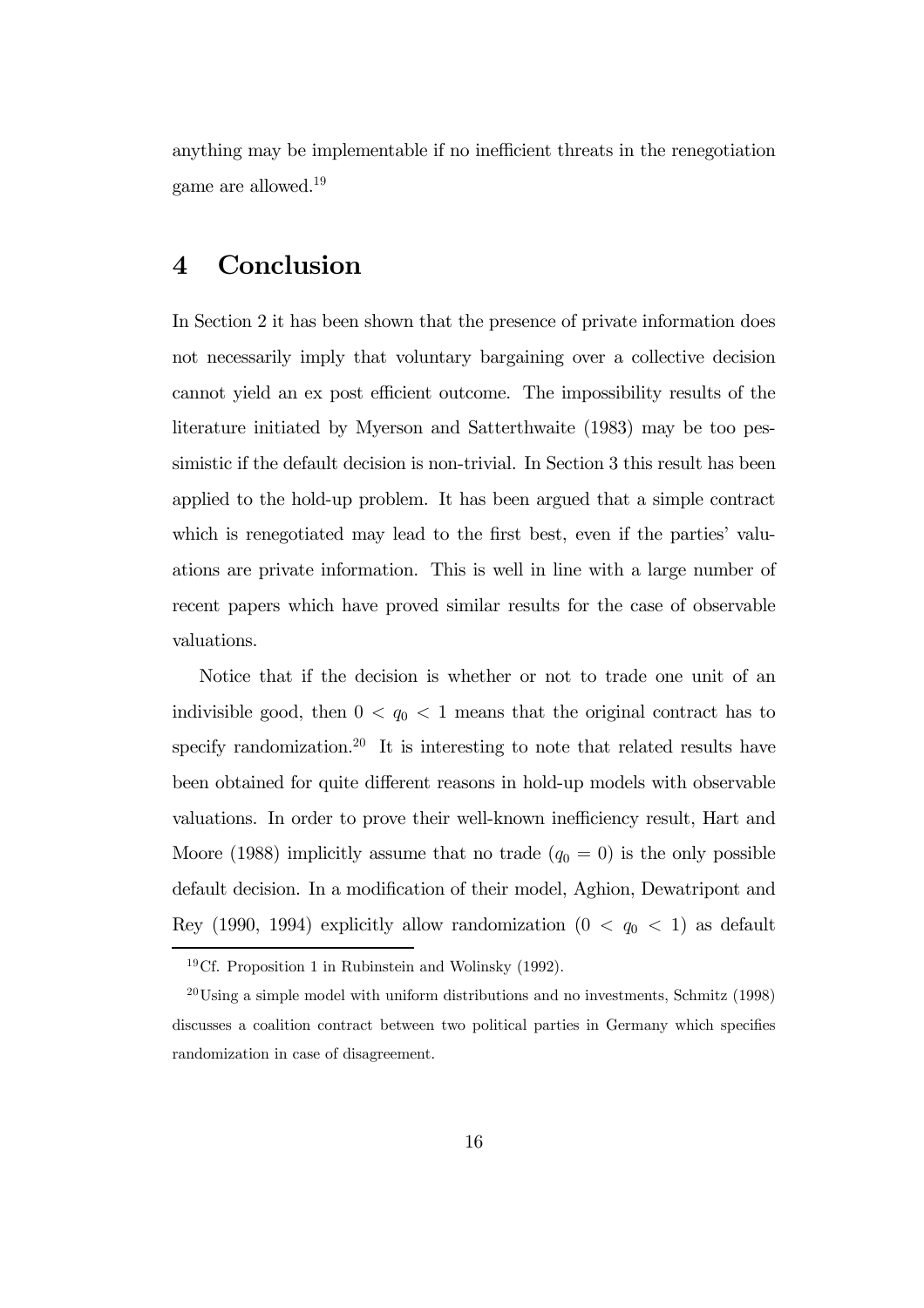decision and show that then the first best can be achieved.<sup>21</sup> While in these models an intermediate value of  $q_0$  serves to adjust the threat point in a Nash bargaining game, in the present model an intermediate value of  $q_0$ is advantageous because it relaxes the interim participation constraints (cf. Section 2). In any case, as has been pointed out by Edlin and Reichelstein (1996, p. 494), a contract to trade half a table might well be efficient, even though it is only efficient ex post to trade a whole table or nothing.

The paper suggests several interesting avenues for future research. First, Section 2 has illustrated that default decisions are relevant even if there are no investments. Indeed, it has been pointed out by Hart (1995) and Moore (1992) that the hold-up problem is only one vehicle for their theory of property rights. Given private information, one may analyze the effects of different ownership structures (control rights over  $q$ ) and try to relate them to insights gained in models with investment decisions but observable valuations. Second, it has been assumed that agent i's investment only influences his or her own valuation  $v_i$ . In the case of observable valuations, Che and Hausch (1999) have recently analyzed the effects of 'cooperative investments'; i.e., investments which have direct external effects on the valuations of other agents. It would be interesting to analyze what happens if private information is introduced into their model.<sup>22</sup> Finally, in this paper a mechanism design approach has been used in order to investigate what

<sup>&</sup>lt;sup>21</sup>Analogously, Edlin and Reichelstein (1996) argue that the first best can be achieved in Rogerson's (1984) model. While Rogerson (1984) considered deterministic default decisions only, Edlin and Reichelstein (1996) allow the initial contract to specify trade with a certain probability.

 $^{22}$ In a first attempt to address this question, Schmitz (2002) shows that in this case there is in general no hope to achieve the first best, even if comprehensive contracts can be written and renegotiation can be ruled out.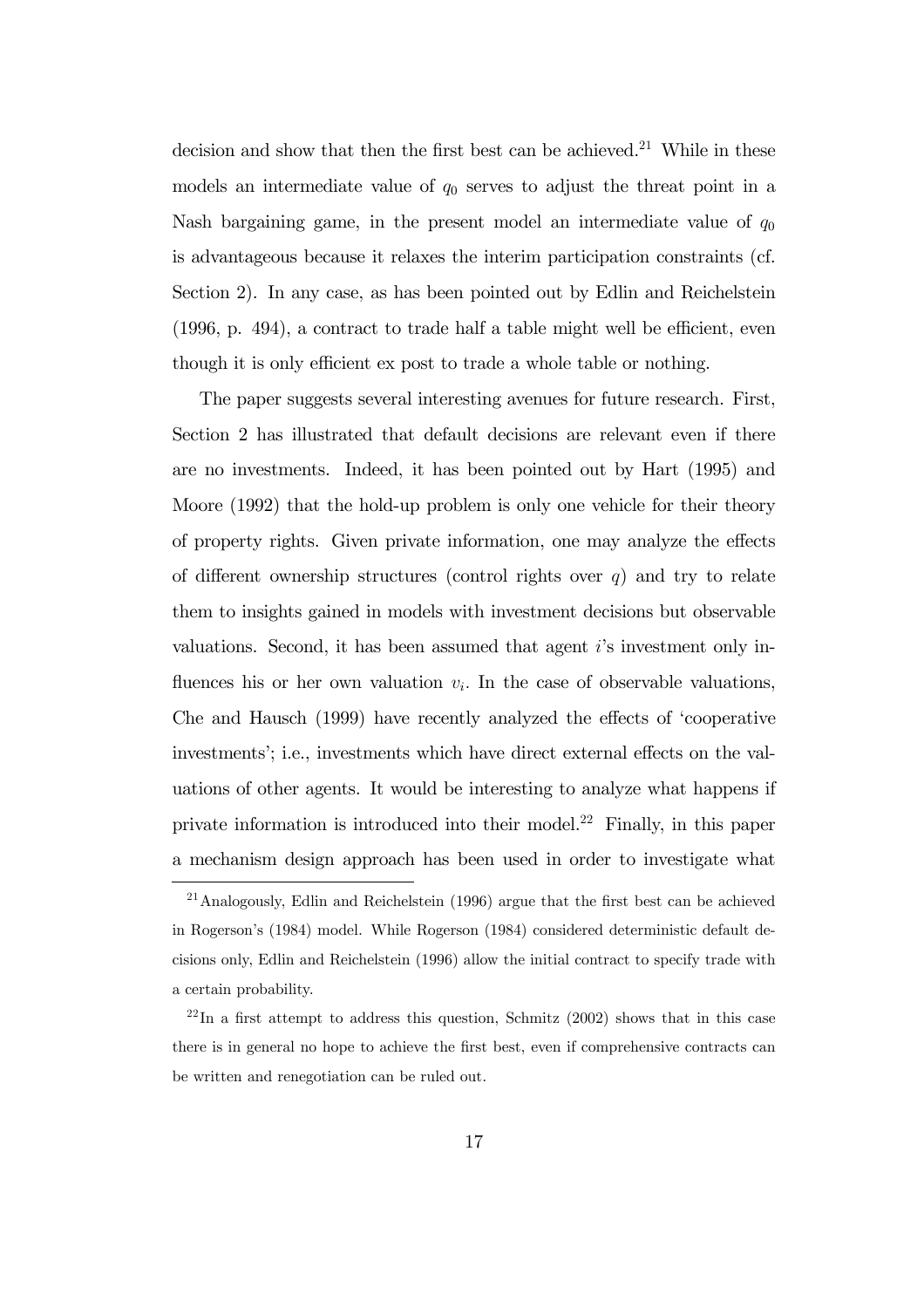could be the best possible outcome of contract renegotiation under private information. Of course, in real life there often is no benevolent mediator who proposes a renegotiation mechanism to the contractual parties. It is an open question for future research what happens if renegotiation is modelled by a generalization of the Nash bargaining solution for bargaining problems with incomplete information (see Myerson, 1984) or by exogenously given non-cooperative bargaining games.<sup>23</sup>

<sup>23</sup>See also Farrell and Gibbons (1995). Note, however, that their focus is on adverse selection (precontractual information at the ex ante stage) and not on hidden information (private information at the ex post bargaining stage).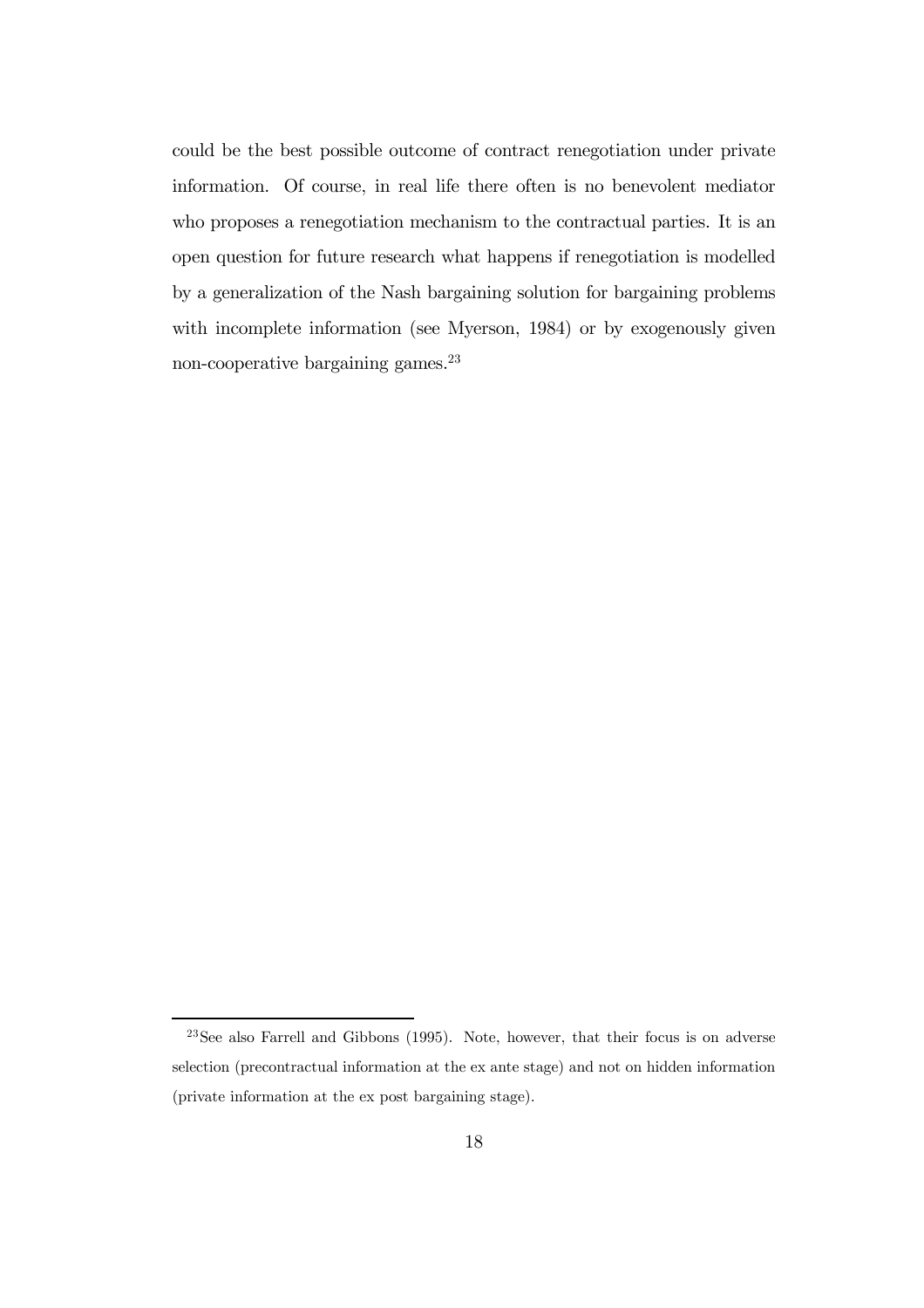## Appendix

#### A1. Proof of Lemma 1.

(i) "Only if":  $(1)$  implies

$$
U_i(v_i) = v_i Q_i(v_i) + T_i(v_i) \ge v_i Q_i(\tilde{v}_i) + T_i(\tilde{v}_i)
$$
  

$$
U_i(\tilde{v}_i) = \tilde{v}_i Q_i(\tilde{v}_i) + T_i(\tilde{v}_i) \ge \tilde{v}_i Q_i(v_i) + T_i(v_i).
$$

Hence,  $(v_i - \tilde{v}_i)Q_i(v_i) \ge U_i(v_i) - U_i(\tilde{v}_i) \ge (v_i - \tilde{v}_i)Q_i(\tilde{v}_i)$ , which implies  $(v_i - \tilde{v}_i)(Q_i(v_i) - Q_i(\tilde{v}_i)) \geq 0$ ; i.e.,  $Q_i(v_i)$  is non-decreasing, and  $U_i'(v_i) =$  $Q_i(v_i)$  a.e., so that

$$
U_i(v_i) = U_i(\tilde{v}_i) + \int_{\tilde{v}_i}^{v_i} Q_i(\tilde{v}_i) d\tilde{v}_i.
$$

(ii) "If": Using the condition of the lemma, the definition of  $U_i(\tilde{v}_i)$ , and partial integration one finds

$$
U_i(v_i) - v_i Q_i(\tilde{v}_i) - T_i(\tilde{v}_i)
$$
  
\n
$$
= U_i(\tilde{v}_i) + \int_{\tilde{v}_i}^{v_i} Q_i(\tilde{v}_i) d\tilde{v}_i - v_i Q_i(\tilde{v}_i) - T_i(\tilde{v}_i)
$$
  
\n
$$
= (\tilde{v}_i - v_i) Q_i(\tilde{v}_i) + \int_{\tilde{v}_i}^{v_i} Q_i(\tilde{v}_i) d\tilde{v}_i
$$
  
\n
$$
= v_i (Q_i(v_i) - Q_i(\tilde{v}_i)) - \int_{\tilde{v}_i}^{v_i} \tilde{v}_i Q_i'(\tilde{v}_i) d\tilde{v}_i
$$
  
\n
$$
= \int_{\tilde{v}_i}^{v_i} (v_i - \tilde{v}_i) Q_i'(\tilde{v}_i) d\tilde{v}_i \ge 0,
$$

where the inequality follows since  $Q_i(v_i)$  is non-decreasing. Hence, (1) is satisfied.  $\blacksquare$ 

#### A2. Proof of Lemma 2.

Note that interim individual rationality is satisfied whenever  $U_i(v_i) - q_0v_i$  is non-negative for all  $i$  and all  $v_i$ . According to Lemma 1, the first derivative of  $U_i(v_i) - q_0v_i$  is given by  $Q_i(v_i) - q_0$ , which is non-decreasing in  $v_i$ . If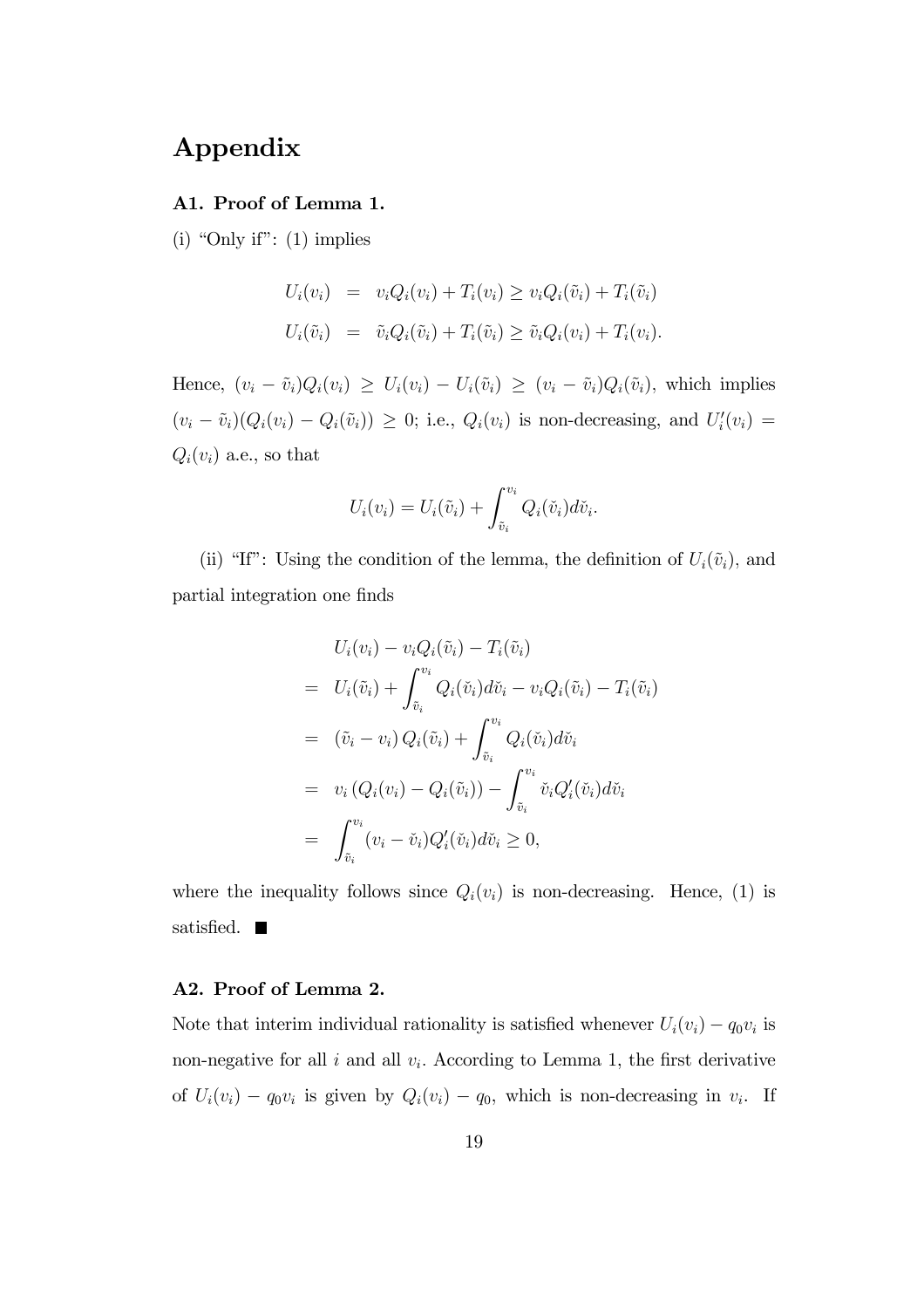the first derivative is always positive or always negative, the minimization of  $U_i(v_i) - q_0v_i$  yields a corner solution, otherwise the minimum is characterized by the first-order condition  $Q_i(v_i^0) = q_0$ .

#### A3. Proof of Proposition 1.

(i) "Only if": Using Lemma 1 and partial integration, one can write agent i's ex ante expected utility as

$$
E_i [U_i(v_i)] = U_i(v_i^0) + E_i \left[ \int_{v_i^0}^{v_i} Q_i(\check{v}_i) d\check{v}_i \right]
$$
  
\n
$$
= U_i(v_i^0) + \int_{a_i}^{b_i} \int_{v_i^0}^{v_i} Q_i(\check{v}_i) d\check{v}_i f_i(v_i) dv_i
$$
  
\n
$$
= U_i(v_i^0) + \int_{v_i^0}^{b_i} Q_i(\check{v}_i) d\check{v}_i - \int_{a_i}^{b_i} Q_i(v_i) \frac{F_i(v_i)}{f_i(v_i)} f_i(v_i) dv_i.
$$

Rearranging and using the definitions of  $U_i(v_i)$ , one finds

$$
U_i(v_i^0) = E_i \left[ U_i(v_i) + \frac{F_i(v_i)}{f_i(v_i)} Q_i(v_i) \right] - \int_{v_i^0}^{b_i} Q_i(v_i) dv_i
$$
  
= 
$$
E_i \left[ \left( v_i + \frac{F_i(v_i)}{f_i(v_i)} \right) Q_i(v_i) + T_i(v_i) \right] - \int_{v_i^0}^{b_i} Q_i(v_i) dv_i.
$$

Summing over all *i* and using  $\sum_i E_i [T_i(v_i)] = \sum_i E[t_i(v)] = E[\sum_i t_i(v)] = 0$ , it follows that

$$
\sum_{i=1}^{n} U_i(v_i^0) = E_i \left[ \sum_{i=1}^{n} \left( v_i + \frac{F_i(v_i)}{f_i(v_i)} \right) Q_i(v_i) \right] - \sum_{i=1}^{n} \int_{v_i^0}^{b_i} Q_i(v_i) dv_i
$$
  
\n
$$
= \sum_{i=1}^{n} \left( \int_{a_i}^{b_i} \left( v_i + \frac{F_i(v_i)}{f_i(v_i)} \right) Q_i(v_i) f_i(v_i) dv_i \right)
$$
  
\n
$$
- \int_{v_i^0}^{b_i} Q_i(v_i) \frac{f_i(v_i)}{f_i(v_i)} dv_i \right)
$$
  
\n
$$
= \sum_{i=1}^{n} \left( \int_{v_i^0}^{b_i} \left( v_i - \frac{1 - F_i(v_i)}{f_i(v_i)} \right) Q_i(v_i) f_i(v_i) dv_i + \int_{a_i}^{v_i^0} \left( v_i + \frac{F_i(v_i)}{f_i(v_i)} \right) Q_i(v_i) f_i(v_i) dv_i \right).
$$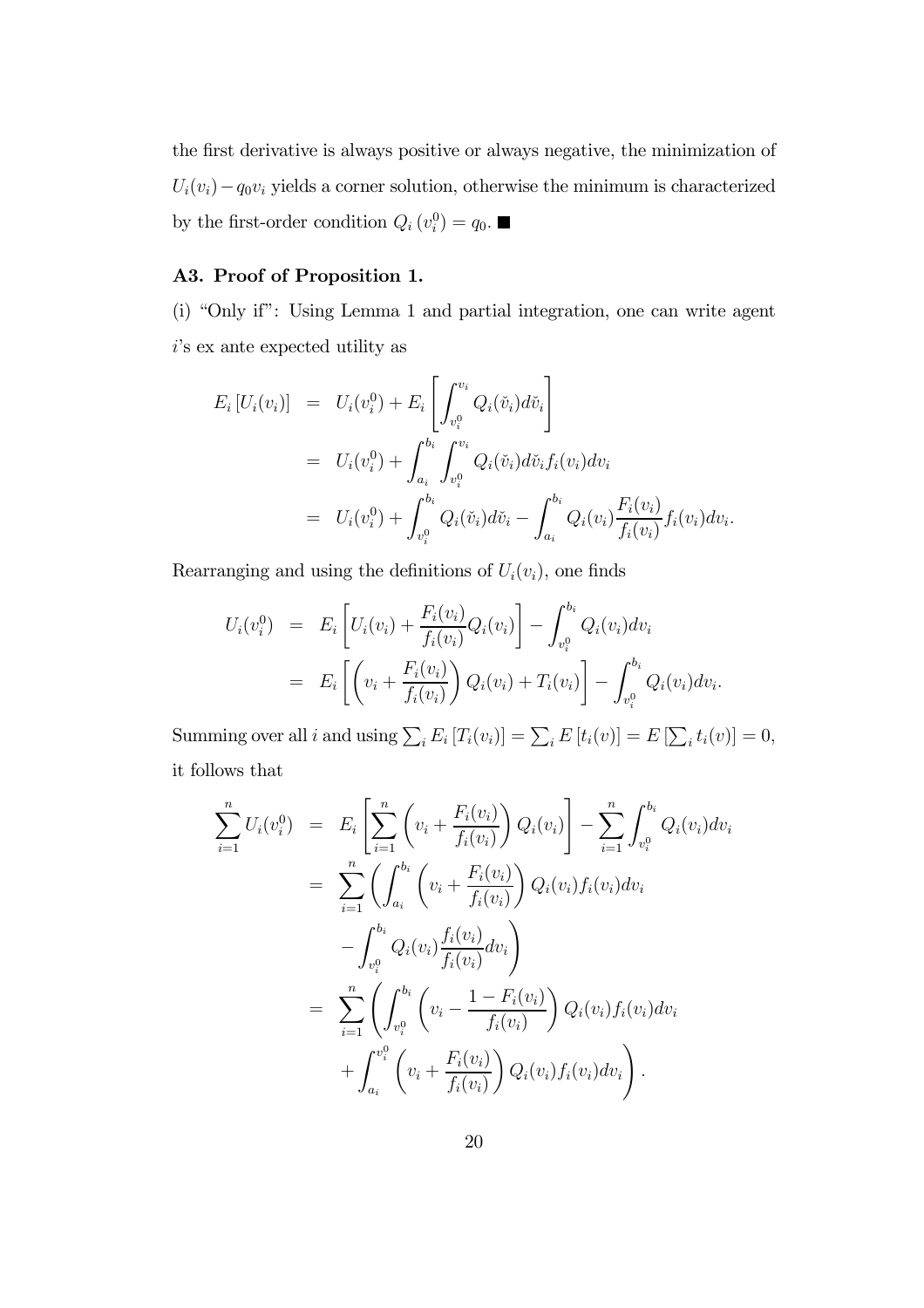According to Lemma 2, interim individual rationality implies that this expression must not be smaller than  $\sum_{i=1}^{n} q_0 v_i^0$ , which proves the first direction.

(ii) "If": The goal is to construct a transfer scheme  $t(v)$  such that  $[q(v)]$ ,  $t(v)$  is a Bayesian incentive compatible and individually rational mechanism. Define

$$
t_i(v) = \frac{1}{n} \sum_{j=1}^n \left( \int_{a_j}^{b_j} \left( v_j + \frac{F_j(v_j)}{f_j(v_j)} \right) Q_j(v_j) f_j(v_j) dv_j - \int_{v_j^0}^{b_j} Q_j(v_j) dv_j - q_0 v_j^0 \right) - \frac{1}{n-1} \sum_{j \neq i} \left( \int_{a_j}^{b_j} \left( v_j + \frac{F_j(v_j)}{f_j(v_j)} \right) Q_j(v_j) f_j(v_j) dv_j - \int_{v_j}^{b_j} Q_j(\check{v}_j) d\check{v}_j - v_j Q_j(v_j) \right) + \int_{v_i^0}^{v_i} Q_i(\check{v}_i) d\check{v}_i - v_i Q_i(v_i) + q_0 v_i^0.
$$

Note that  $\sum_{i=1}^{n} t_i(v) = 0$  and

$$
E_{-i}[t_i(v_i, v_{-i}) - t_i(\tilde{v}_i, v_{-i})] = \int_{\tilde{v}_i}^{v_i} Q_i(\tilde{v}_i) d\tilde{v}_i - v_i Q_i(v_i) + \tilde{v}_i Q_i(\tilde{v}_i).
$$

Thus,

$$
U_i(v_i) - U_i(\tilde{v}_i) = \int_{\tilde{v}_i}^{v_i} Q_i(\tilde{v}_i) d\tilde{v}_i,
$$

so that Bayesian incentive compatibility is satisfied by Lemma 1. Finally, notice that

$$
E_{-i}\left[\sum_{j\neq i}\left(\int_{a_j}^{b_j}\left(v_j+\frac{F_j(v_j)}{f_j(v_j)}\right)Q_j(v_j)f_j(v_j)dv_j\right.\right.- \int_{v_j}^{b_j}Q_j(\check{v}_j)d\check{v}_j-v_jQ_j(v_j)\right)\right]
$$
  
=\sum\_{j\neq i}\left(\int\_{a\_j}^{b\_j}\left(\frac{F\_j(v\_j)}{f\_j(v\_j)}\right)Q\_j(v\_j)f\_j(v\_j)dv\_j-\int\_{a\_j}^{b\_j}\int\_{v\_j}^{b\_j}Q\_j(\check{v}\_j)d\check{v}\_jf\_j(v\_j)dv\_j\right)  
= 0,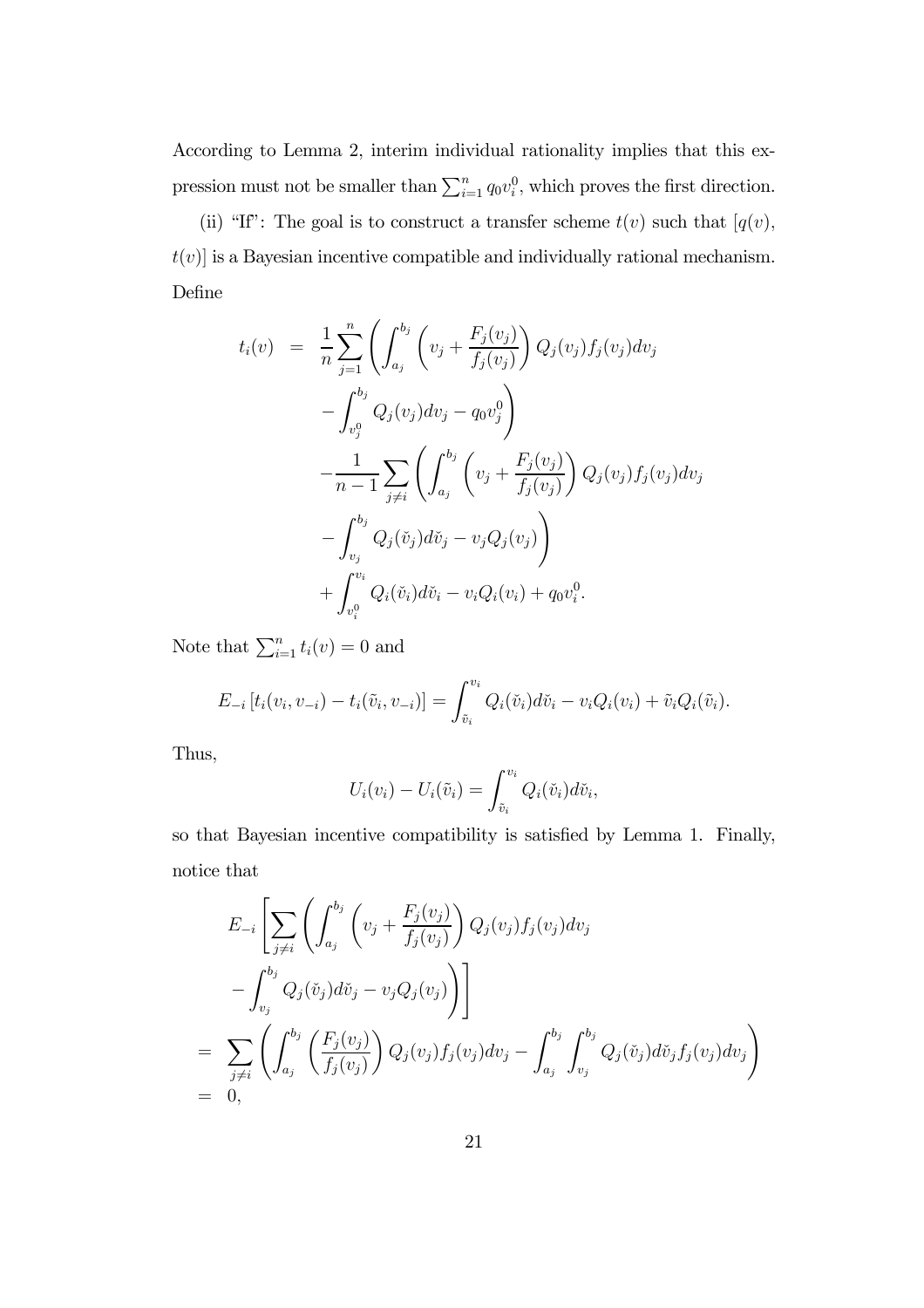where the last line follows from partial integration. Hence,

$$
U_i(v_i^0) - q_0v_i^0 = v_i^0 Q_i(v_i^0) + E_{-i} [t_i(v_i^0, v_{-i})] - q_0v_i^0
$$
  
\n
$$
= \frac{1}{n} \sum_{j=1}^n \left( \int_{a_j}^{b_j} \left( v_j + \frac{F_j(v_j)}{f_j(v_j)} \right) Q_j(v_j) f_j(v_j) dv_j - \int_{v_j^0}^{b_j} Q_j(v_j) dv_j - q_0v_j^0 \right)
$$
  
\n
$$
= \frac{1}{n} \sum_{j=1}^n \left( \int_{v_j^0}^{b_j} \left( v_j - \frac{1 - F_j(v_j)}{f_j(v_j)} \right) Q_j(v_j) f_j(v_j) dv_j - \int_{a_j}^{b_j} \left( v_j + \frac{F_j(v_j)}{f_j(v_j)} \right) Q_j(v_j) f_j(v_j) dv_j - q_0v_j^0 \right),
$$

which by assumption is non-negative, yielding interim individual rationality.<sup>24</sup>

#### A4. Proof of Proposition 2.

It is obvious that ex post efficiency can be achieved if trade is always efficient  $(a = a_i \geq 0)$  or if trade is never efficient  $(b = b_i \leq 0)$ . Consider hence the non-trivial case  $a < 0 < b$ . Let  $Q_i(v_i) = E_{-i}(q^*(v))$  and note that  $Q_i(v_i) = \Pr\left\{\sum_{j\neq i} v_j > -v_i\right\}$ . Notice that  $Q_i(a) < q_0 < Q_i(b)$ , such that by Lemma 2 the worst-off type  $v_i^0$  is implicitly characterized by  $q_0 = Q_i(v_i^0);$ i.e., Pr $\left\{\sum_{j\neq i}v_j>0\right\}$  = Pr $\left\{\sum_{j\neq i}v_j>-v_i^0\right\}$  $\}$ . Thus, the worst-off types are given by  $v_i^0 = 0$   $\forall i$ . Using partial integration, the left hand side of (3) can be

<sup>&</sup>lt;sup>24</sup>Note that the special case of Proposition 1 which refers only to the ex post efficient decision rule could alternatively be derived following the approach of Makowski and Mezzetti (1994) and Williams (1994).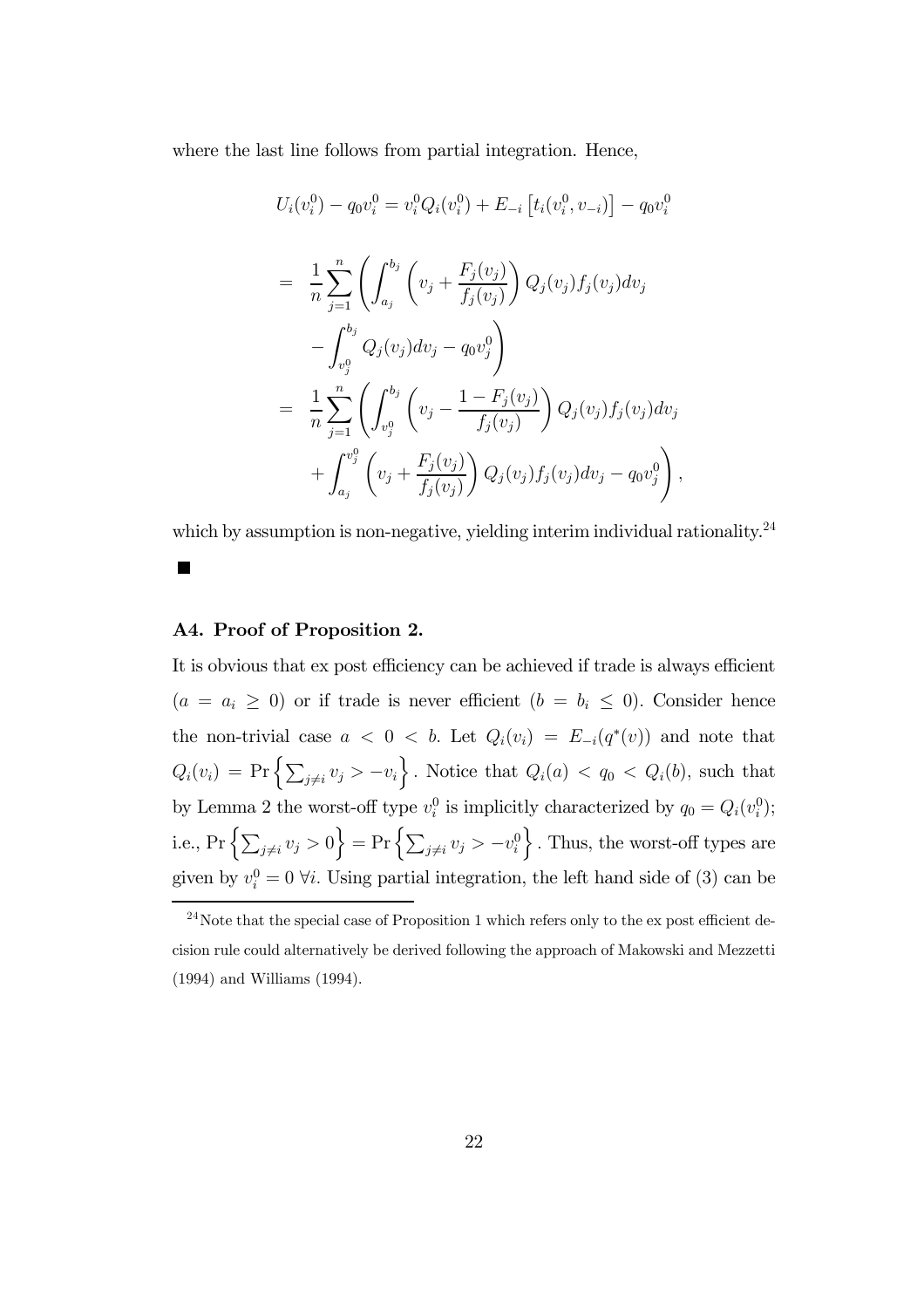written as

$$
\sum_{i=1}^{n} \left( \int_{a}^{0} \left( v_{i} + \frac{F(v_{i})}{f(v_{i})} \right) Q_{i}(v_{i}) f(v_{i}) dv_{i} + \int_{0}^{b} \left( v_{i} - \frac{1 - F(v_{i})}{f(v_{i})} \right) Q_{i}(v_{i}) f(v_{i}) dv_{i} \right)
$$
  

$$
= \sum_{i=1}^{n} \left( \int_{a}^{0} \left( v_{i} f(v_{i}) + F(v_{i}) \right) Q_{i}(v_{i}) dv_{i} + \int_{0}^{b} \left( v_{i} f(v_{i}) - (1 - F(v_{i})) \right) Q_{i}(v_{i}) dv_{i} \right)
$$
  

$$
= \sum_{i=1}^{n} \left( - \int_{a}^{0} v_{i} F(v_{i}) Q_{i}'(v_{i}) dv_{i} + \int_{0}^{b} \left( v_{i} (1 - F(v_{i})) \right) Q_{i}'(v_{i}) dv_{i} \right)
$$

It is straightforward to verify that this sum is not smaller than  $\sum_{i=1}^{n} q_0 v_i^0 = 0$ , since  $Q_i(v_i)$  is non-decreasing and  $a < 0 < b$ .

.

#### A5. Proof of Proposition 3.

Consider the case  $a_1 + a_2 < 0$  and  $b_1 + b_2 > 0$  (otherwise it is obvious that the first best can be achieved). Note that  $F_1(v_1)$  is strictly increasing for  $v_1 \in [a_1, b_1]$  with  $F_1(a_1)=0$  and  $F_1(b_1)=1$ , and that  $F_2(-v_1)$  is strictly decreasing for  $v_1 \in [-b_2, -a_2]$  with  $F_2(b_2) = 1$  and  $F_2(a_2) = 0$ . Since  $a_1 < -a_2$ and  $b_1 > -b_2$ , a simple intermediate value argument shows that a unique  $\hat{v}_1 \in (a_1, b_1) \cap (-b_2, -a_2)$  exists such that  $F_1(\hat{v}_1) = F_2(-\hat{v}_1)$ .

Let  $q_0 = 1 - F_1(\hat{v}_1)$ , which implies that  $0 < q_0 < 1$ . Notice that  $Q_i(v_i) =$  $E_{-i}[q^*(v)|e_{-i}^*]=1-F_{-i}(-v_i)$ . It follows from Lemma 2 that  $v_1^0=-v_2^0=\hat{v}_1$ . It will now be shown that there exists an ex post efficient, Bayesian incentive compatible mechanism which is interim individually rational given the default decision  $q_0$ . Referring to Proposition 1, it has to be shown that the following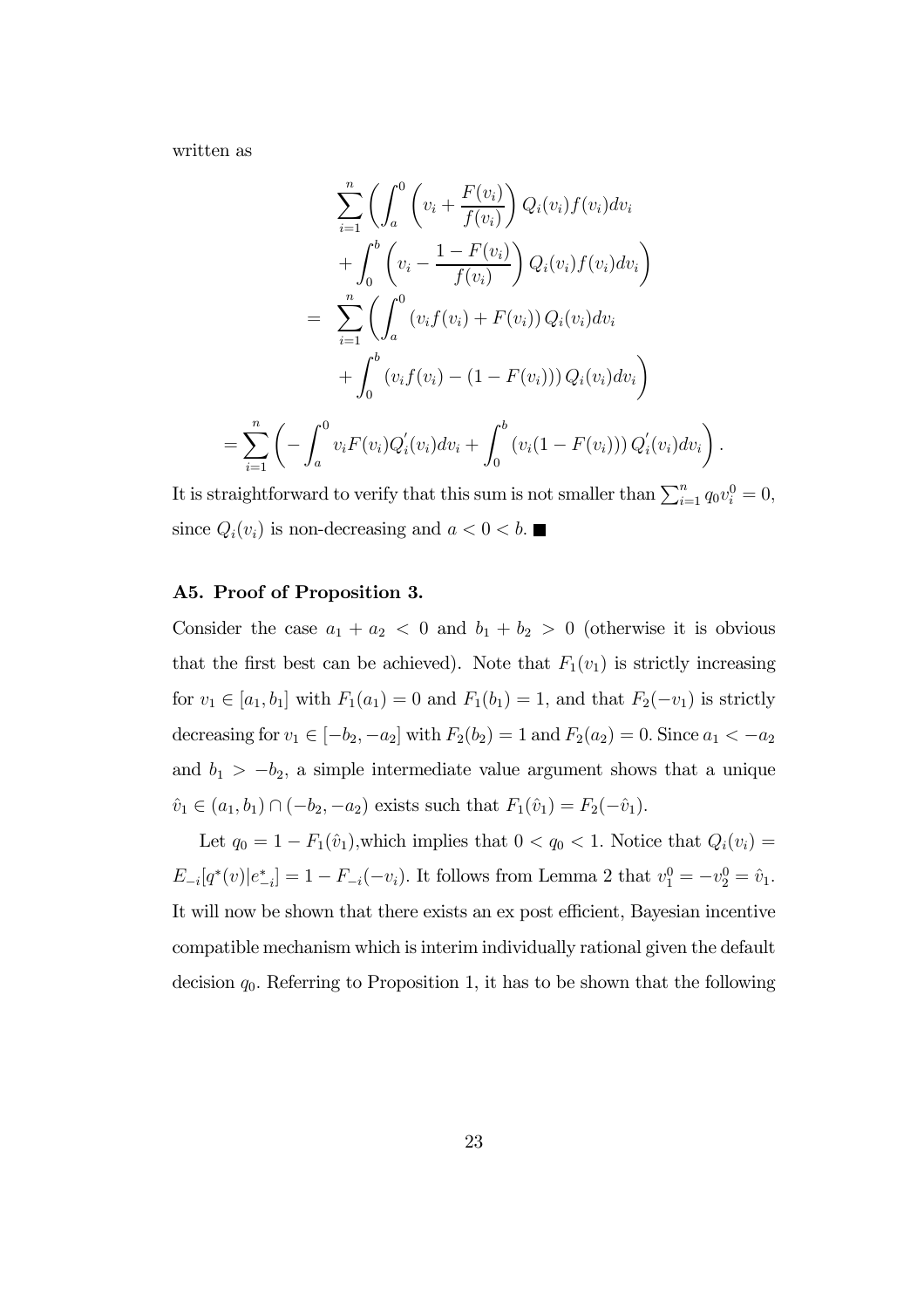expression is non-negative:

$$
\sum_{i=1}^{2} \left( \int_{a_i}^{v_i^0} \left( v_i + \frac{F_i(v_i)}{f_i(v_i)} \right) Q_i(v_i) f_i(v_i) dv_i + \int_{v_i^0}^{b_i} \left( v_i - \frac{1 - F_i(v_i)}{f_i(v_i)} \right) Q_i(v_i) f_i(v_i) dv_i \right) - \sum_{i=1}^{2} q_0 v_i^0
$$
\n
$$
= \sum_{i=1}^{2} \left( \int_{a_i}^{v_i^0} \left( v_i f_i(v_i) + F_i(v_i) \right) (1 - F_{-i}(-v_i)) dv_i + \int_{v_i^0}^{b_i} \left( v_i f_i(v_i) - (1 - F_i(v_i)) \right) (1 - F_{-i}(-v_i)) dv_i \right)
$$
\n
$$
= \sum_{i=1}^{2} \left( v_i^0 F_i(v_i^0) (1 - F_{-i}(-v_i^0)) - \int_{a_i}^{v_i^0} v_i F_i(v_i) f_{-i}(-v_i) dv_i + v_i^0 (1 - F_i(v_i^0)) (1 - F_{-i}(-v_i^0)) + \int_{v_i^0}^{b_i} \left( v_i (1 - F_i(v_i)) \right) f_{-i}(-v_i) dv_i \right)
$$

$$
= \sum_{i=1}^{2} \left( -\int_{a_i}^{v_i^0} v_i F_i(v_i) f_{-i}(-v_i) dv_i + \int_{v_i^0}^{b_i} (v_i (1 - F_i(v_i))) f_{-i}(-v_i) dv_i \right)
$$
  
\n
$$
= \sum_{i=1}^{2} \left( -\int_{a_i}^{b_i} v_i F_i(v_i) f_{-i}(-v_i) dv_i + \int_{v_i^0}^{b_i} v_i f_{-i}(-v_i) dv_i \right)
$$
  
\n
$$
= \sum_{i=1}^{2} \left( -\int_{\max\{a_i, -b_{-i}\}}^{\min\{b_i, -a_{-i}\}} v_i F_i(v_i) f_{-i}(-v_i) dv_i + \int_{v_i^0}^{b_i} v_i f_{-i}(-v_i) dv_i \right)
$$

$$
= - \int_{\max\{a_1, -b_2\}}^{\min\{b_1, -a_2\}} v F_1(v) f_2(-v) dv - \int_{\max\{a_2, -b_1\}}^{\min\{b_2, -a_1\}} v F_2(v) f_1(-v) dv
$$

$$
+ \sum_{i=1}^{2} \int_{v_i^0}^{b_i} v_i f_{-i}(-v_i) dv_i
$$

$$
= - \int_{\max\{a_1, -b_2\}}^{\min\{b_1, -a_2\}} v F_1(v) f_2(-v) dv - \int_{\min\{b_1, -a_2\}}^{\max\{a_1, -b_2\}} v F_2(-v) f_1(v) dv
$$
  
+ 
$$
\sum_{i=1}^{2} \int_{v_i^0}^{b_i} v_i f_{-i}(-v_i) dv_i
$$
  
= 
$$
\int_{\min\{b_1, -a_2\}}^{\max\{a_1, -b_2\}} v (F_1(v) f_2(-v) - F_2(-v) f_1(v)) dv + \sum_{i=1}^{2} \int_{v_i^0}^{b_i} v_i f_{-i}(-v_i) dv_i
$$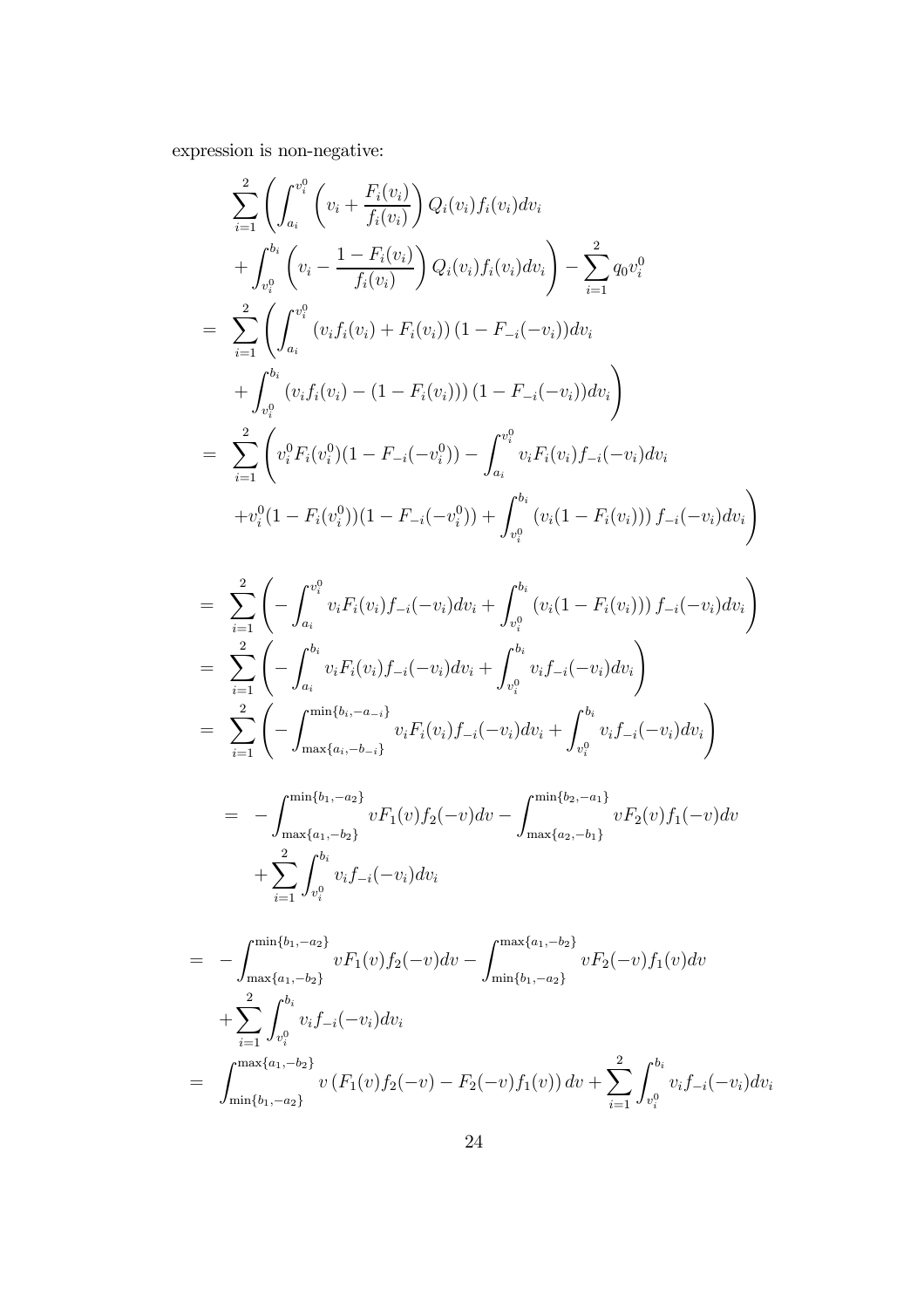$$
= -\max\{a_1, -b_2\}F_1(\max\{a_1, -b_2\}) + \min\{b_1, -a_2\}F_2(-\min\{b_1, -a_2\})
$$
  
+  $\int_{\min\{b_1, -a_2\}}^{\max\{a_1, -b_2\}} F_1(v)F_2(-v)dv - b_1F_2(-b_1) + v_1^0F_2(-v_1^0) + \int_{v_1^0}^{b_1} F_2(-v)dv$   
- $b_2F_1(-b_2) + v_2^0F_1(-v_2^0) + \int_{v_2^0}^{b_2} F_1(-v)dv$   
=  $\int_{\min\{b_1, -a_2\}}^{\max\{a_1, -b_2\}} F_1(v)F_2(-v)dv + \int_{v_1^0}^{b_1} F_2(-v)dv + \int_{-v_1^0}^{b_2} F_1(-v)dv$ 

$$
= - \int_{\max\{a_1, -b_2\}}^{\min\{b_1, -a_2\}} F_1(v) F_2(-v) dv + \int_{v_1^0}^{b_1} F_2(-v) dv + \int_{-b_2}^{v_1^0} F_1(v) dv
$$
  

$$
= \int_{\max\{a_1, -b_2\}}^{v_1^0} F_1(v) (1 - F_2(-v)) dv + \int_{v_1^0}^{\min\{b_1, -a_2\}} F_2(-v) (1 - F_1(v)) dv
$$
  

$$
+ \int_{-b_2}^{\max\{a_1, -b_2\}} F_1(v) dv + \int_{\min\{b_1, -a_2\}}^{b_1} F_2(-v) dv \ge 0
$$

The inequality holds since  $v_1^0 \in (a_1, b_1) \cap (-b_2, -a_2)$ . Hence, the ex post efficient decision rule is implementable.  $\blacksquare$ 

#### A6. Proof of Lemma 3.

(i) "If": It has to be shown that  $\forall v_i, \tilde{v}_i$ :

$$
U_i(v_i) = v_i Q_i(v_i) + T_i(v_i) \ge v_i Q_i(\tilde{v}_i) + T_i(\tilde{v}_i),
$$

where  $Q_i(\tilde{v}_i) = E_{-i}[q^*(\tilde{v}_i, v_{-i})]$ . Equation (5) implies

$$
U_i(v_i) - (v_i Q_i(\tilde{v}_i) + T_i(\tilde{v}_i))
$$
  
=  $v_i (Q_i(v_i) - Q_i(\tilde{v}_i)) + E_{-i} [v_{-i} (q^*(v_i, v_{-i}) - q^*(\tilde{v}_i, v_{-i}))]$   
=  $E_{-i} [(v_i + v_{-i}) (q^*(v_i, v_{-i}) - q^*(\tilde{v}_i, v_{-i}))] \ge 0.$ 

(ii) "Only if": It has been shown in Lemma 1 that in every Bayesian incentive compatible mechanism  $U_i(v_i) - U_i(\tilde{v}_i)$  and hence  $T_i(v_i) - T_i(\tilde{v}_i)$  is uniquely determined by the decision rule. Since  $[q^*(v), t(v)]$  with  $T_i(v_i)$  –  $T_i(\tilde{v}_i)$  determined by (5) is Bayesian incentive compatible, this implies that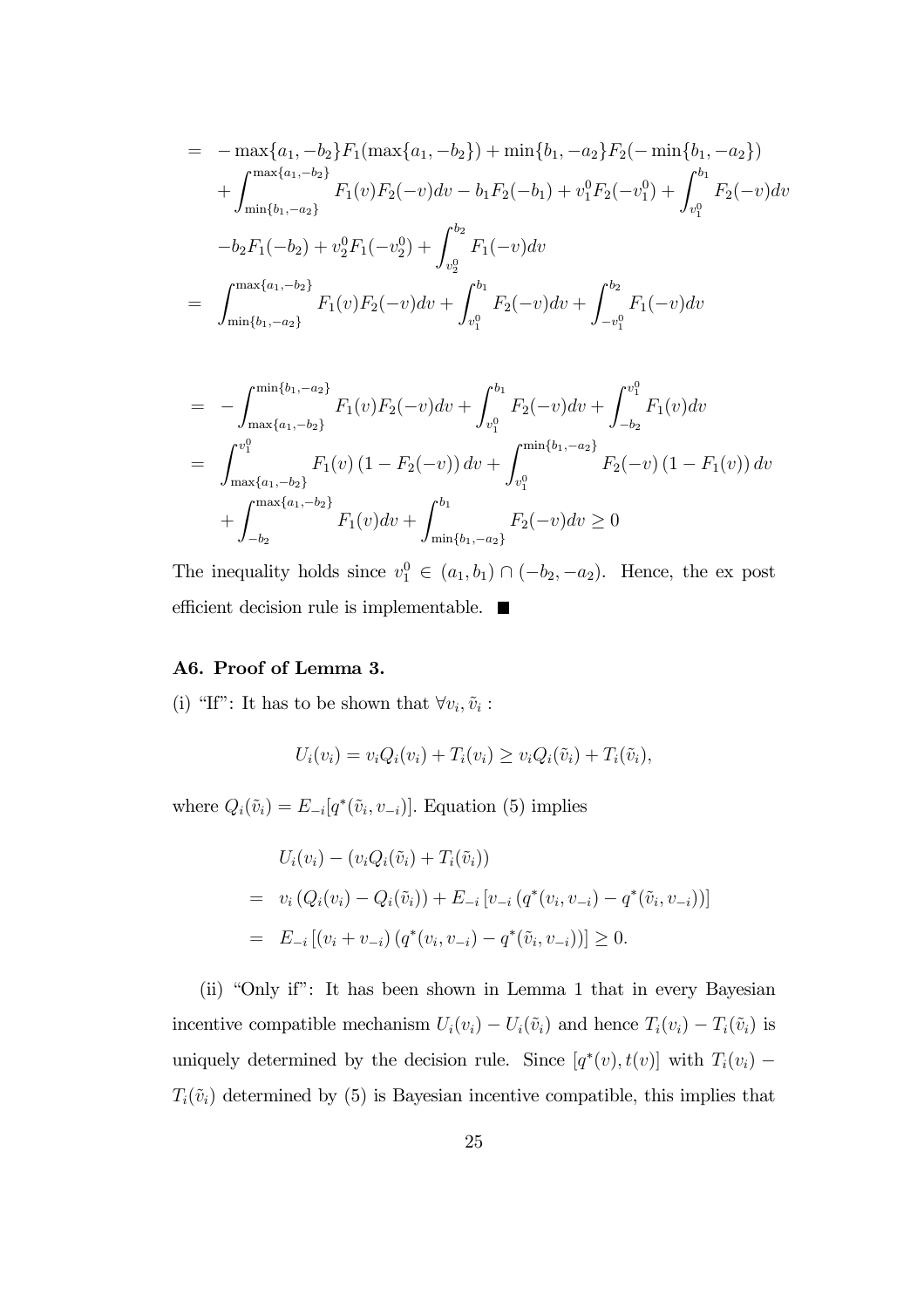every Bayesian incentive compatible and ex post efficient mechanism must satisfy (5).  $\blacksquare$ 

#### A7. Proof of Lemma 4.

Suppose that agent  $i$  believes that agent  $-i$  has invested efficiently and tells the truth. It is already known from Lemma 3 that it is rational for agent  $i$ to also tell the truth. The ex ante expected utility of agent i provided that he or she invests  $e_i$  thus reads

$$
E_i[U_i(v_i)|e_i] = E_i[v_iQ_i(v_i) + T_i(v_i)|e_i]
$$
  
= 
$$
E_i [E_{-i} [(v_i + v_{-i}) q^*(v)|e_{-i}^*] |e_i]
$$
  
+
$$
T_i(\tilde{v}_i) - E_{-i} [v_{-i} q^*(\tilde{v}_i, v_{-i})|e_{-i}^*].
$$

The last two terms do not depend on  $e_i$ . Hence, agent i chooses  $e_i$  in order to maximize

$$
E [(v_i + v_{-i})q^*(v)|e_i, e_{-i}^*] - C_i(e_i),
$$

so that he or she will invest efficiently.  $\blacksquare$ 

#### A8. Proof of Proposition 4.

This follows immediately from Proposition 3 and Lemma 4.  $\blacksquare$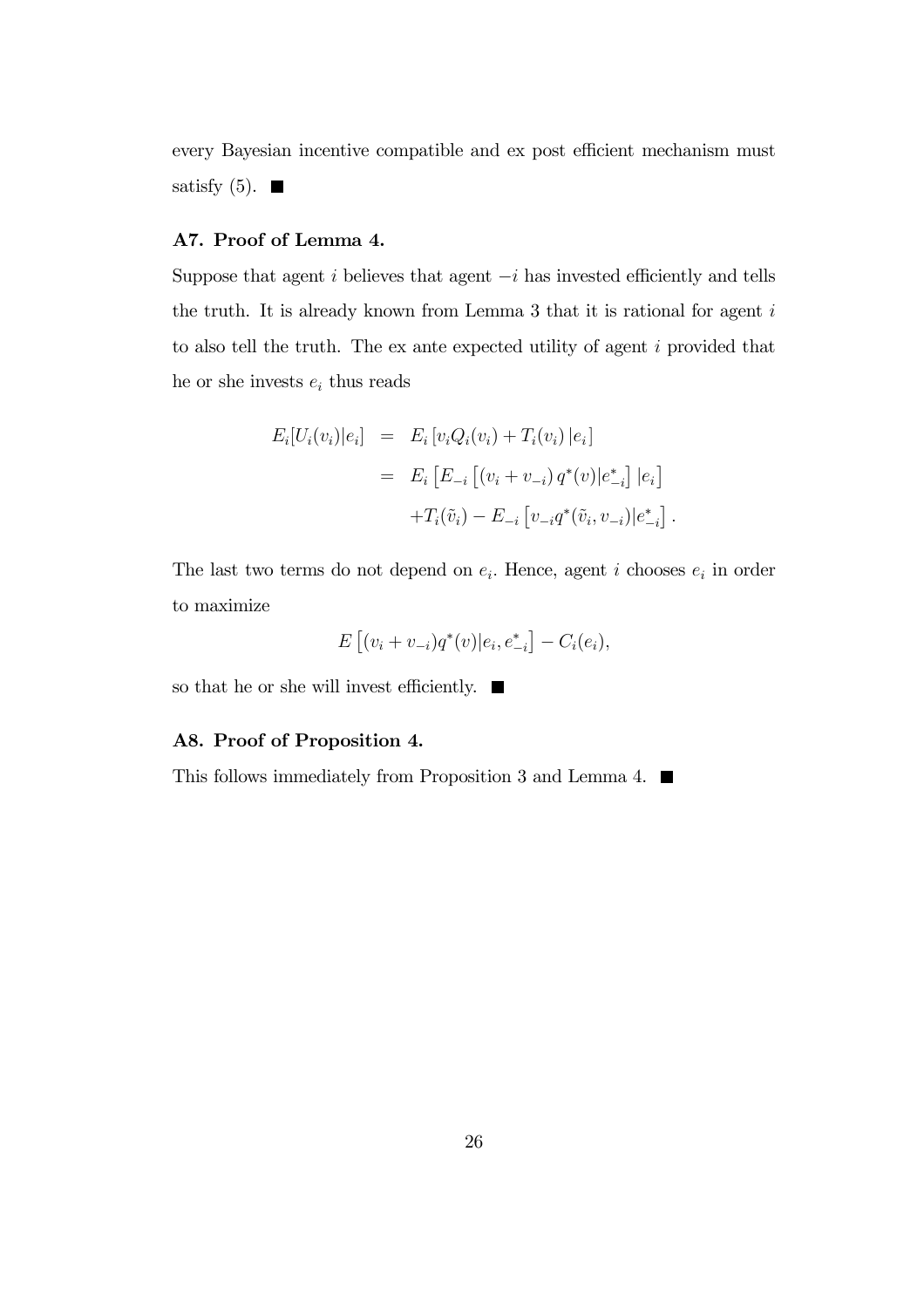## References

- Aghion, P., Dewatripont, M., Rey, P., 1990. On renegotiation design. European Economic Review 34, 322—329.
- Aghion, P., Dewatripont, M., Rey, P., 1994. Renegotiation design with unverifiable information. Econometrica 62, 257—282.
- Arrow, K.J., 1979. The property rights doctrine and demand revelation under incomplete information. In: Boskin, M.J. (Ed.), Economics and Human Welfare - Essays in Honor of Tibor Scitovsky. Academic Press, New York, pp. 23—39.
- Bulow, J., Roberts, J., 1989. The simple economics of optimal auctions. Journal of Political Economy 97, 1060—1090.
- Che, Y.-K., Hausch, D.B., 1999. Cooperative investments and the value of contracting. American Economic Review 89, 125—147.
- Chung, T.-Y., 1991. Incomplete contracts, specific investments, and risk sharing. Review of Economic Studies 58, 1031—1042.
- Cramton, P., Gibbons, R., Klemperer, P., 1987. Dissolving a partnership efficiently. Econometrica 55, 615—632.
- D'Aspremont, C., Gérard-Varet, L.-A., 1979. Incentives and incomplete information. Journal of Public Economics 11, 25—45.
- Dewatripont, M., Maskin, E., 1990. Contract renegotiation in models of asymmetric information. European Economic Review 34, 311—321.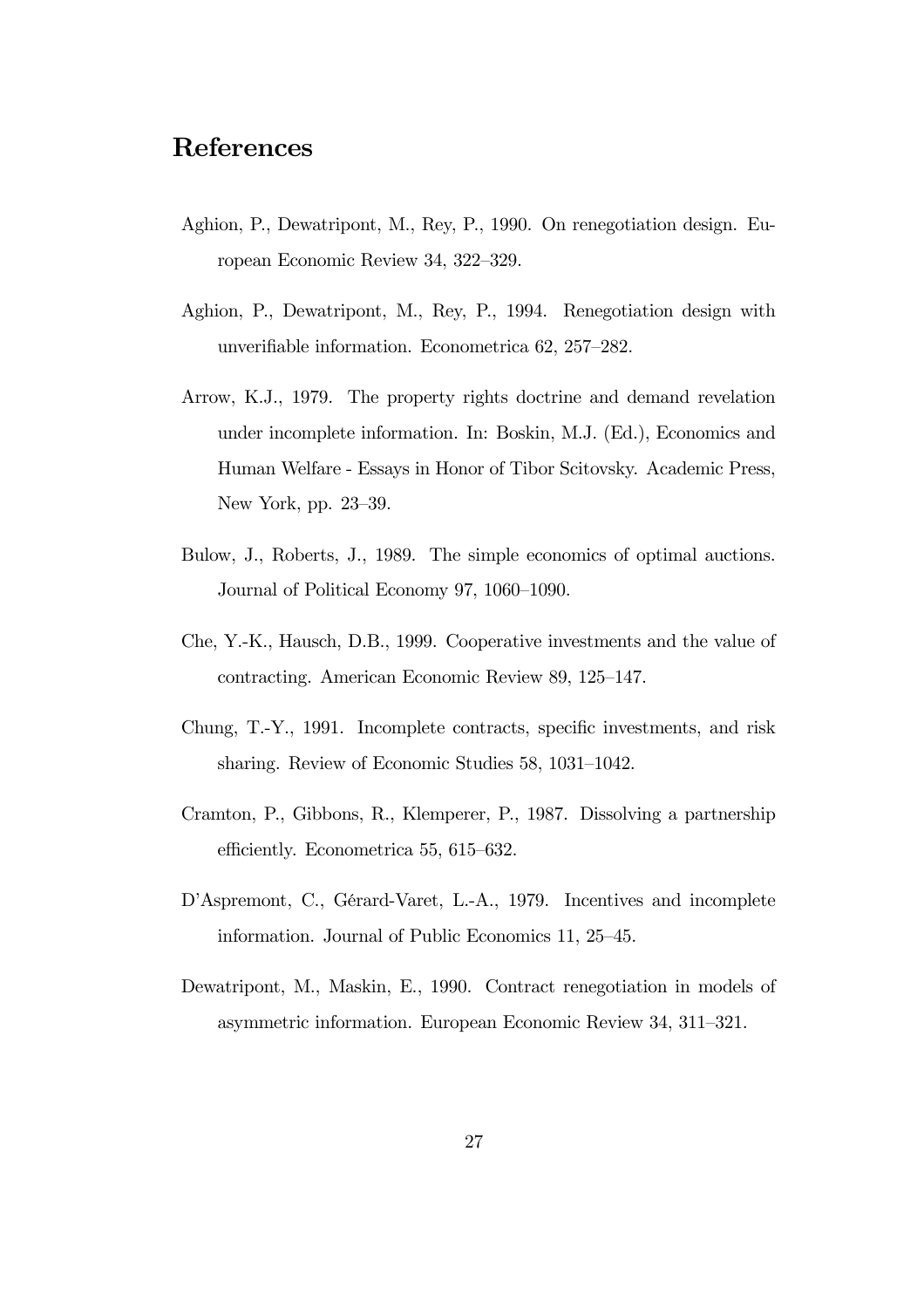- Edlin, A.S., 1996. Cadillac contracts and up-front payments: Efficient investment under expectation damages. Journal of Law, Economics, and Organization 12, 98—118.
- Edlin, A.S., Reichelstein, S., 1996. Holdups, standard breach remedies and optimal investment. American Economic Review 86, 478—501.
- Farrell, J., Gibbons, R., 1995. Cheap talk about specific investments. Journal of Law, Economics, and Organization 11, 313—334.
- Fudenberg, D., Tirole, J., 1990. Moral hazard and renegotiation in agency contracts. Econometrica 58, 1279—1319.
- Güth, W., Hellwig, M., 1986. The private supply of a public good. Journal of Economics, Suppl. 5, 121—159.
- Hart, O.D., 1995. Firms, Contracts and Financial Structure. Clarendon Press, Oxford.
- Hart, O., Holmström, B., 1987. The theory of contracts. In: Bewley, T. (Ed.), Advances in Economic Theory. Cambridge University Press, Cambridge, pp. 71—155.
- Hart, O., Moore, J., 1988. Incomplete contracts and renegotiation. Econometrica 56, 755—785.
- Hermalin, B., Katz, M., 1993. Judicial modifications of contracts between sophisticated parties: A more complete view of incomplete contracts and their breach. Journal of Law, Economics, and Organization 9, 230—255.
- Huberman, G., Kahn, C., 1988. Limited contract enforcement and strategic renegotiation. American Economic Review 78, 471—484.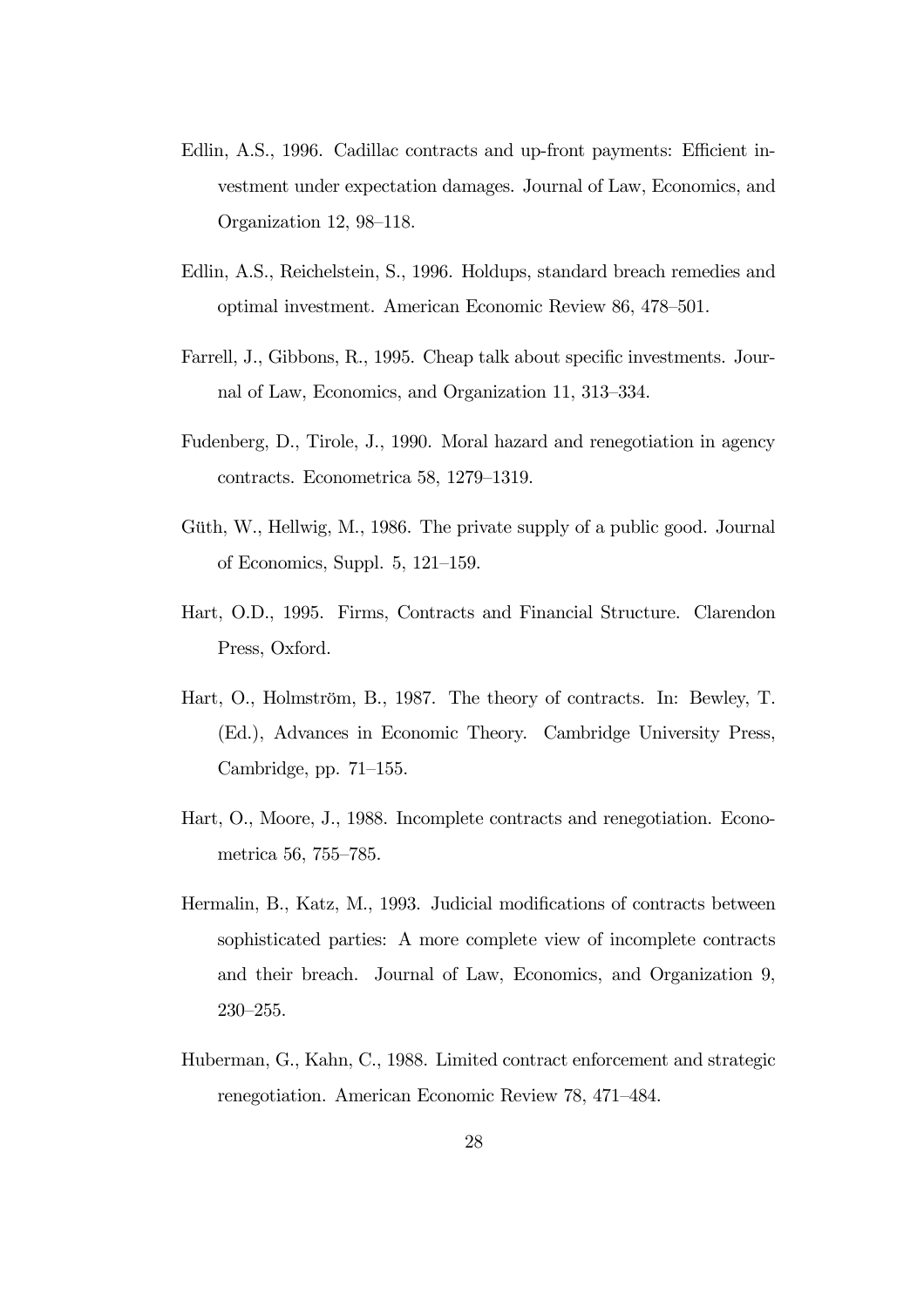- Klibanoff, P., Morduch, J., 1995. Decentralization, externalities, and efficiency. Review of Economic Studies 62, 223—247.
- Konakayama, A., Mitsui, T., Watanabe, S., 1986. Efficient contracting with reliance and a damage measure. Rand Journal of Economics 17, 450—457.
- Laffont, J.-J., Martimort, D., 1997. Collusion under asymmetric information. Econometrica 65, 875—911.
- Laffont, J.-J., Martimort, D., 1998. Collusion and delegation. Rand Journal of Economics 29, 280—305.
- Laffont, J.-J., Rochet, J.-C., 1997. Collusion in organizations. Scandinavian Journal of Economics 99, 485—495.
- Lewis, T., Sappington, D., 1989. Countervailing incentives in agency problems. Journal of Economic Theory 49, 294—313.
- Ma, C.-T. A., 1994. Renegotiation and optimality in agency contracts. Review of Economic Studies 61, 109—129.
- Maggi, G., Rodríguez-Clare, A., 1995. On countervailing incentives. Journal of Economic Theory 66, 238—263.
- Mailath, G., Postlewaite, A., 1990. Asymmetric information bargaining problems with many agents. Review of Economic Studies 57, 351—367.
- Makowski, L., Mezzetti, C., 1994. Bayesian and weakly robust first best mechanisms: Characterizations. Journal of Economic Theory 64, 500— 519.
- McAfee, R.P., 1991. Efficient allocation with continuous quantities. Journal of Economic Theory 53, 51—74.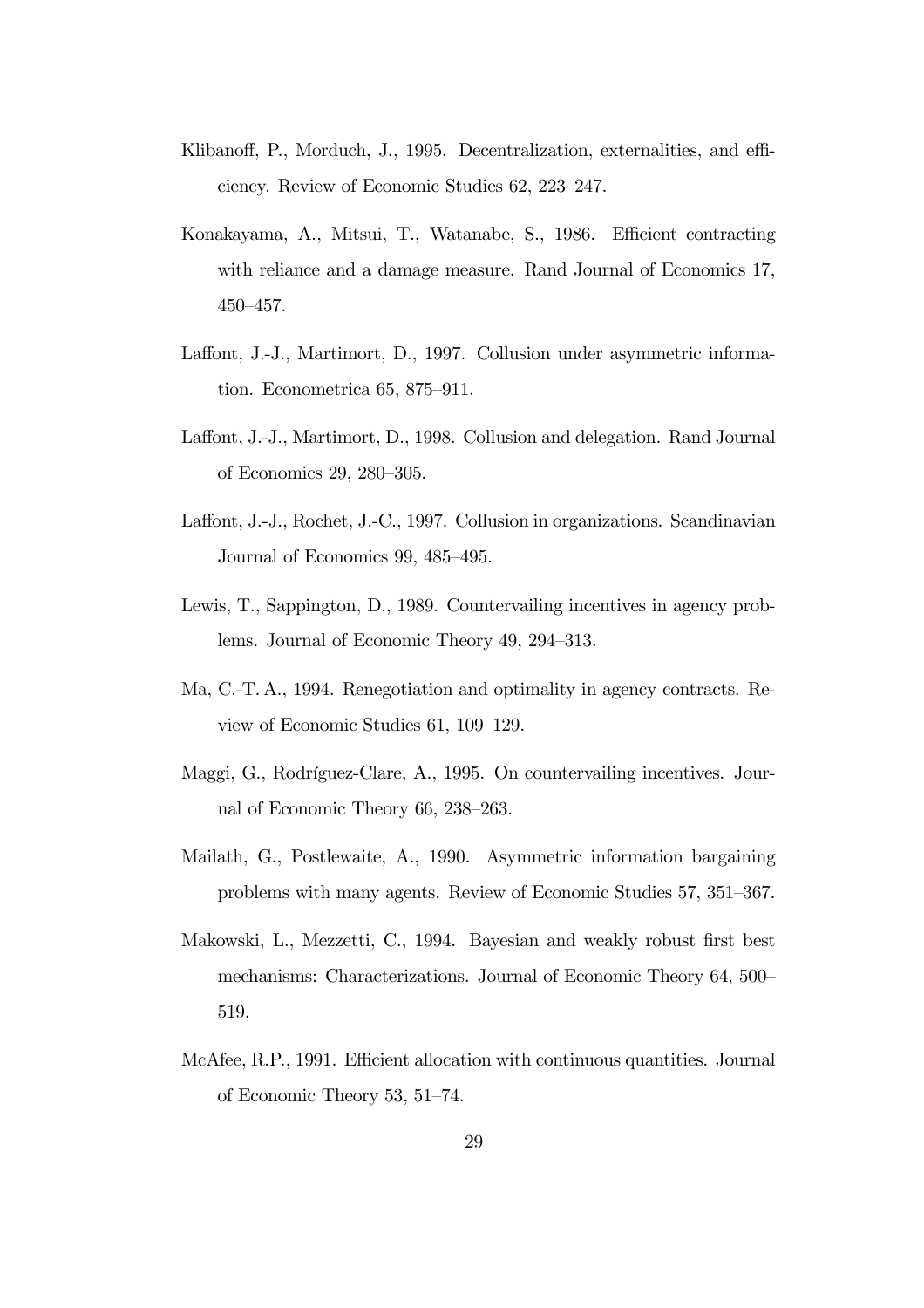- McAfee, R.P., Reny, P., 1992. Correlated information and mechanism design. Econometrica 60, 395—421.
- Moore, J., 1992. The firm as a collection of assets. European Economic Review 36, 493—507.
- Myerson, R.B., 1982. Optimal coordination mechanisms in generalized principal-agent problems. Journal of Mathematical Economics 10, 67— 81.
- Myerson, R.B., 1984. Two-person bargaining problems with incomplete information. Econometrica 52, 461—487.
- Myerson, R.B., Satterthwaite, M.A., 1983. Efficient mechanisms for bilateral trading. Journal of Economic Theory 29, 265—281.
- Neeman, Z., 1999. Property rights and efficiency of voluntary bargaining under asymmetric information. Review of Economic Studies 66, 679— 691.
- Nöldeke, G., Schmidt, K.M., 1995. Option contracts and renegotiation: A solution to the hold-up problem. Rand Journal of Economics 26, 163—179.
- Nöldeke, G., Schmidt, K.M., 1998. Sequential investments and options to own. Rand Journal of Economics 29, 633—653.
- Rob, R., 1989. Pollution claim settlements under private information. Journal of Economic Theory 47, 307—333.
- Rogerson, W., 1984. Efficient reliance and damage measure for breach of contract. Rand Journal of Economics 15, 39—53.